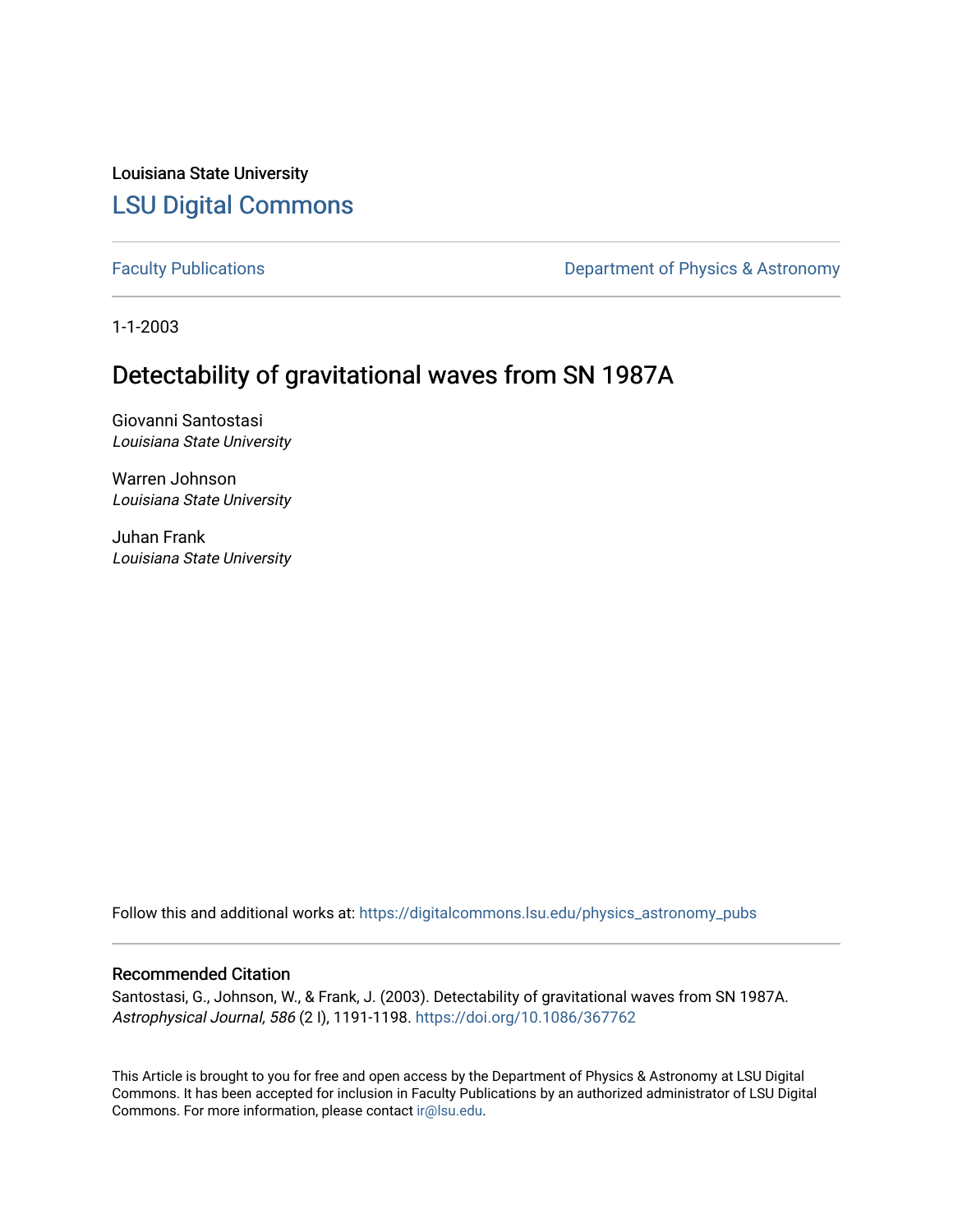# Detectability of Gravitational Waves from SN 1987A

Giovanni Santostasi, Warren Johnson

and

Juhan Frank

Department of Physics and Astronomy, Louisiana State University, Baton Rouge, LA 70803-4001

# ABSTRACT

We discuss the potential for detection of gravitational waves from a rapidly spinning neutron star produced by supernova 1987A taking the parameters claimed by Middleditch et al. (2000) at face value. Assuming that the dominant mechanism for spin down is gravitational waves emitted by a freely precessing neutron star, it is possible to constrain the wobble angle, the effective moment of inertia of the precessing crust and the crust cracking stress limit. Our analysis suggests that, if the interpretation of the Middleditch data is correct, the compact remnant of SN 1987A may well provide a predictable source of gravitational waves well within the capabilities of LIGO II. The computational task required for the data analysis is within the capabilities of current computers if performed offline and could be accomplished online using techniques such as demodulation and decimation.

Subject headings: stars: neutron — pulsars: general — gravitational waves supernovae: individual (SN1987A)

### 1. Introduction

Middleditch *et al.* (2000) have claimed the likely first detection of the compact remnant of supernova 1987A (hereafter SN 1987A). Through fast photometry of a small region around the supernova they were able to find a modulated signal with a main frequency of 467.5 Hz and a modulation period of about 1000 seconds. Assuming that this was the spin frequency of the presumed pulsar, and following the source between 1992 and 1996, they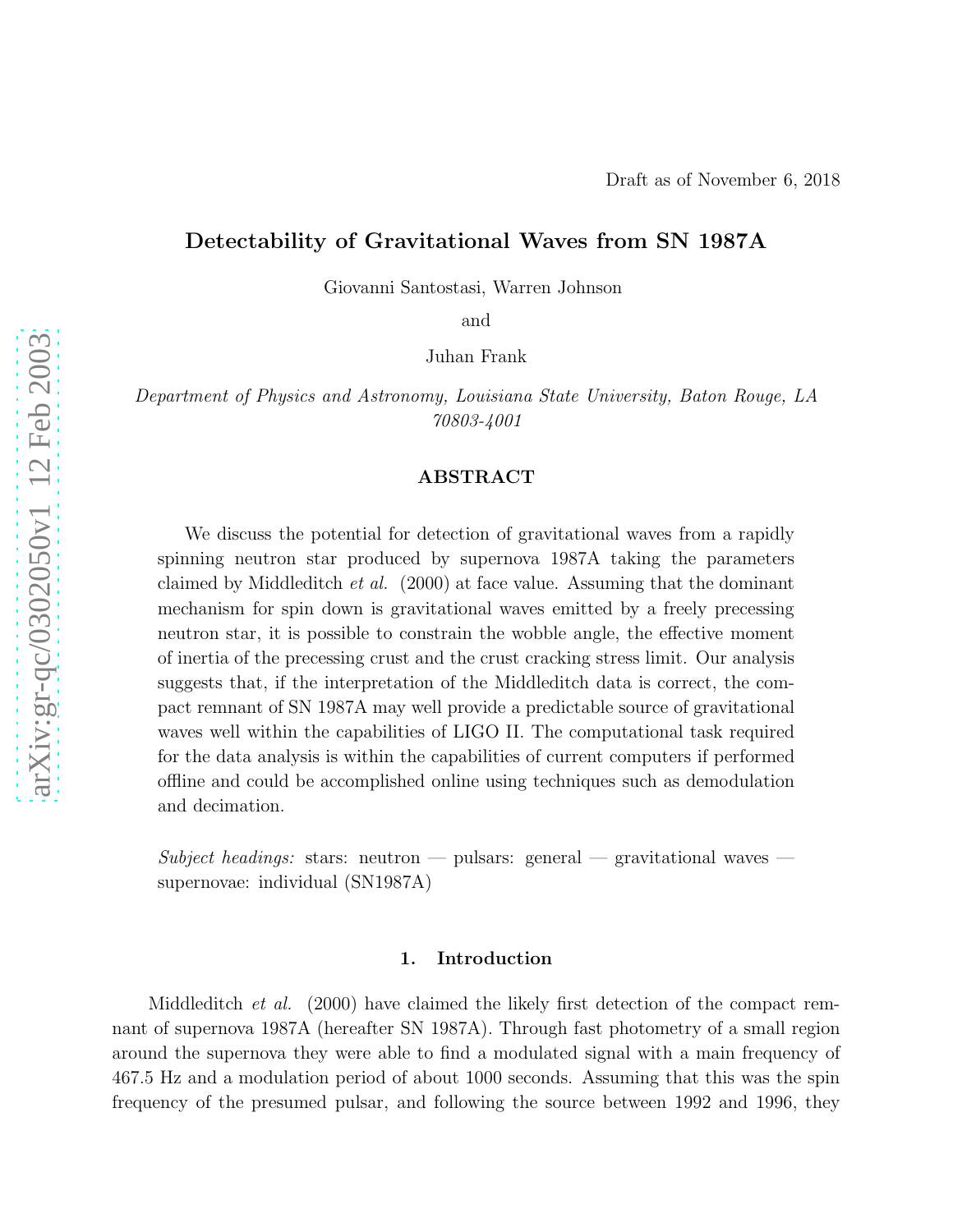were able to determine the spindown of the pulsar and changes in the precession period. The observations were complicated by times when the pulsation or the modulation were not visible or not so evident. The pulsations seem to have disappeared completely since 1996. While astrophysically plausible explanations for the intermittency of the signal can be devised appealing to the very complex nature of the SN 1987A environment, the reality of a pulsar with the described characteristics is at best very suggestive.

In this paper we will simply assume that the pulsar interpretation is correct, adopt the parameters derived by Middleditch et al. at face value and derive some interesting implications for the detection of gravitational waves from this source. We base our discussion on simple free precessing neutron star models (Alpar & Pines 1985; Cutler & Jones 2000; Jones & Andersson 2001).

The general problem of emission of gravitational waves from rotating and precessing neutron stars including pulsars and low-mass X-ray binaries has been recently reviewed by Jones (2001). For the particular case of SN 1987A, while other authors (Cutler & Jones 2000; Jones & Andersson 2001; Nagataki & Sato 2001) have also examined some of the consequences of the results of Middleditch et al. (2000), none of these papers provides a precise calculation of the intensity and detectability of gravitational waves from this source. The main aim of this paper is to provide these estimates and to discuss the likelihood of detection of gravitational waves from the hypoyhetical pulsar in SN 1987A by LIGO I and II. In Section 5 we estimate the time required to observe the signal with different types of detectors using coherent integration techniques. We show that, within a plausible range of values of the moment of inertia  $I_0$ , the gravitational wave strain is big enough to be detectable by LIGO II within integration times ranging from days to months. Thus, if the interpretation of the periodicities in the optical observations is correct, 1987A *should* be a predictable source of gravity waves for ground based observatories. The computational requirements for the data analysis discussed in Section 6 are non-trivial but within the capabilities of modern computers.

### 2. Summary of the Observations

Middleditch *et al.* (2000) discuss fast photometry observations of the remnant of the supernova 1987A carried out at different times over the period 1992–1996 from several observatories. During that time interval the pulsar was detected several times at slightly different frequencies. The power in the signal faded since 1993 and was last detected in February 1996. While they found "no clear evidence of any pulsar of constant intensity and stable timing," they did find "emission with a complex period modulation near the frequency of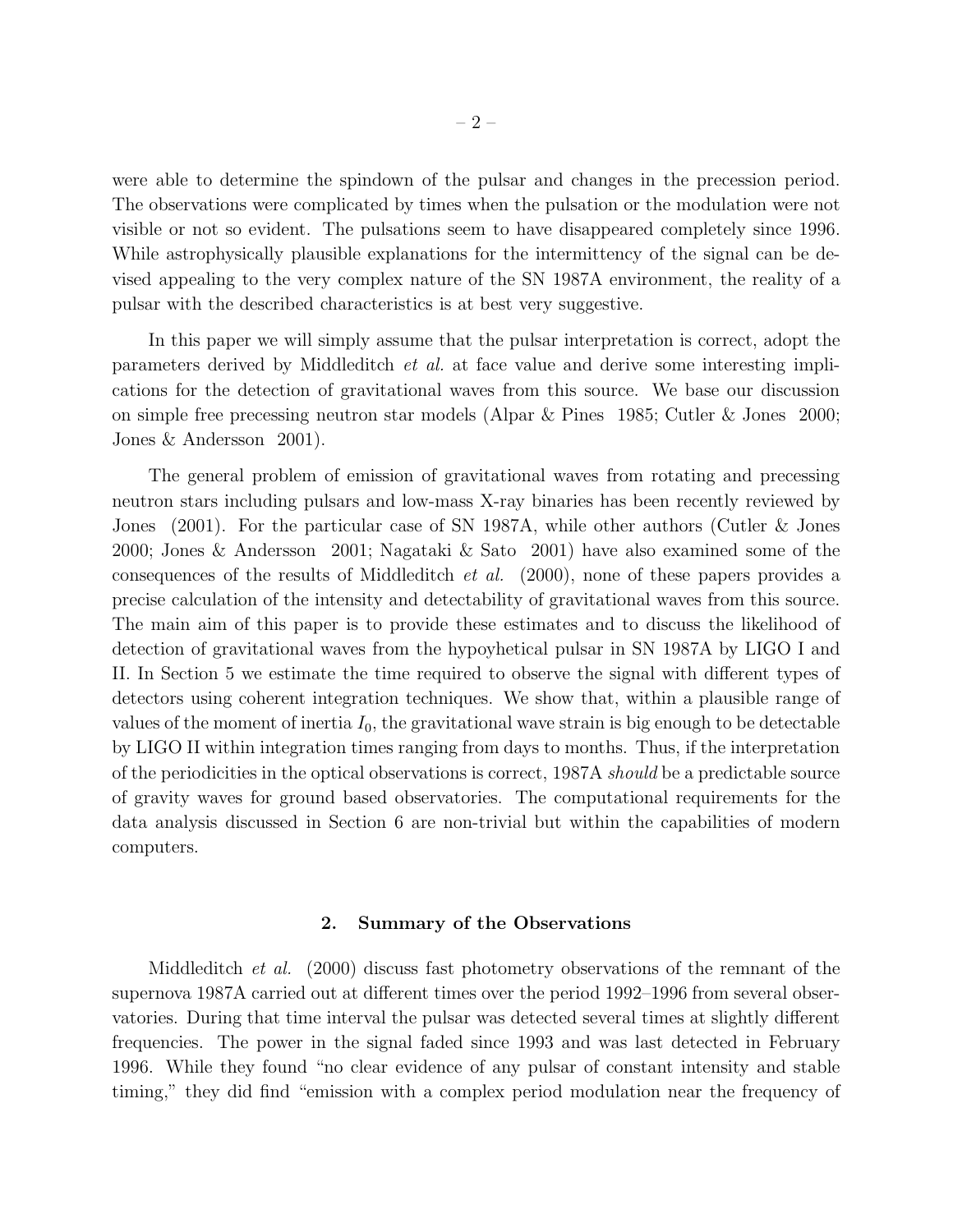467.5 Hz - a 2.14 ms pulsar candidate". They also point out that: "the frequency of the signals followed a consistent and predictable spin-down ( $\sim$ 2-3 x 10<sup>-10</sup> Hz/s) over the several year timespan. They find evidence for "modulation of the 2.14 ms period with a ∼1,000 s period which complicates its detection."

The observed modulation of the 2.14 ms period can be interpreted as the effect of precession due to some deformation or crustal density distribution which is not symmetric about the axis of rotation, including the case in which the precesing object itself possesses axial symmetry about a body axis which is not aligned with the axis of rotation. In the absence of any external torques, this situation is termed "free precession". Classical mechanics tells us that the ratio between the precession frequency and the rotation frequency is proportional to the size of the deformation (e.g. Marion  $\&$  Thornton (1995)). The size of the deformation and the frequency of rotation determine the rate of spin-down if the neutron star is assumed to lose energy mainly due to gravitational radiation.

A freely precessing neutron star emits gravitational waves (e.g. Zimmerman & Szedentis (1979), Zimmerman (1980)). Using the general relativistic energy loss equation and the classical mechanics relationship between ellipticity, rotation and precession frequency, we have that the spin down rate is proportional to the square of the precession frequency under the assumption that all the energy is lost due to gravitational back reaction. If an electromagnetic contribution to the spin down rate is also present, this term would be independent of ellipticity and would be approximately constant during the time span of the observations. The data shown on Fig. 9 of Middleditch et al. (2000) are consistent with a linear correlation between spin down rate and the square of the precession frequency going straight through the origin, i.e. with zero contribution from magnetic dipole emission. Thus Middleditch *et al.* (2000) conclude that the characteristics of the 2.14 ms signature and its ∼1,000 s modulation are consistent with precession and spindown via gravitational radiation of a neutron star with effective non-axisymmetric oblateness of  $\sim 10^{-6}$ . We re-examine some aspects of this problem in Section 3.

### 3. A Model for the Precessing Neutron Star

## 3.1. System Geometry

Rotating neutron stars are often mentioned as a possible continuous source of gravitational radiation. Usually what is envisioned is that the star has an axissymetric deformation perpendicular to the axis of rotation to allow for a changing mass quadrupole that will generate gravity waves. Such a prolate or oblate star, tumbling about an axis perpendicular to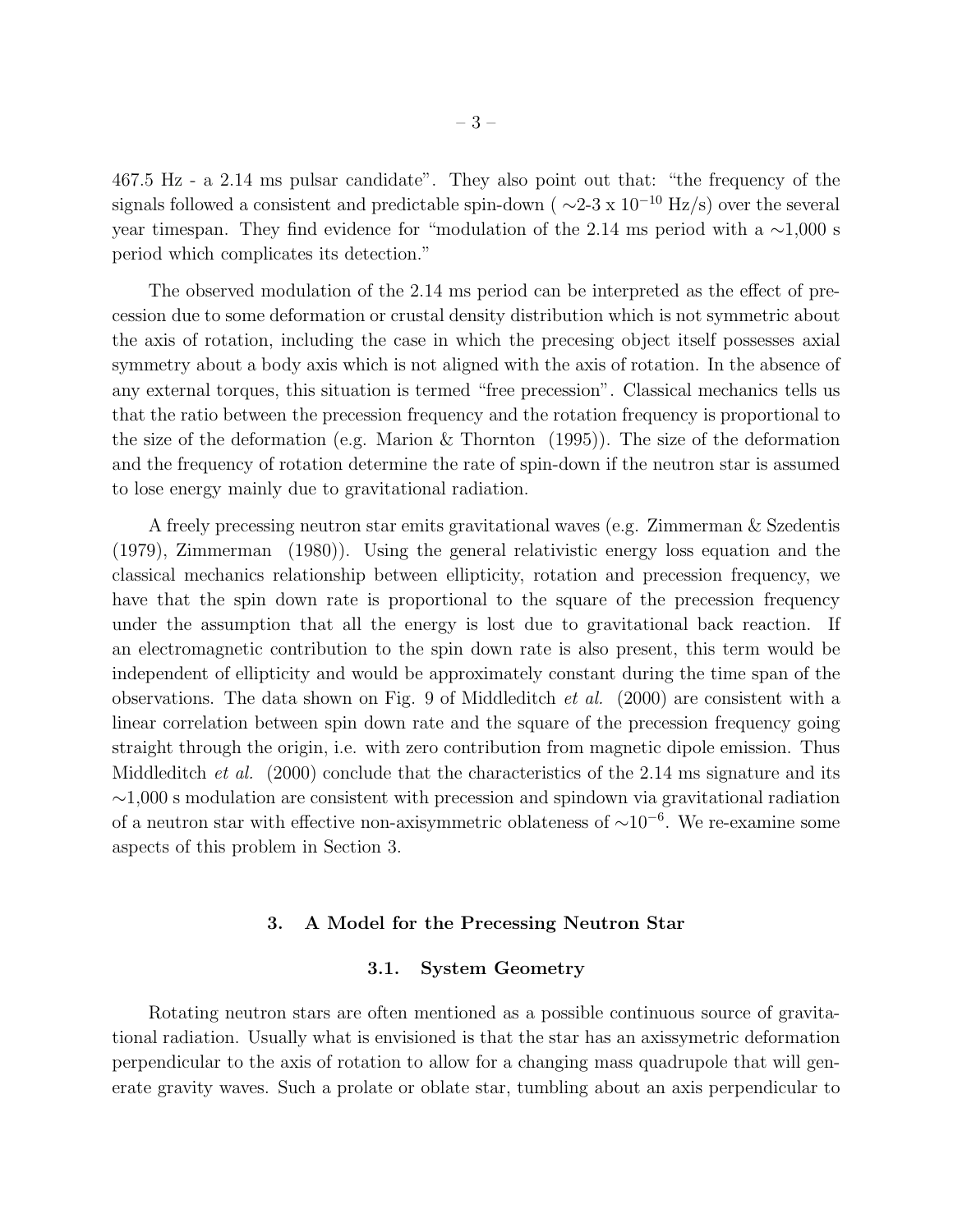the axis of symmetry, will emit gravity waves at twice the rotation frequency.

If the star is deformed on a axis that is at any other angle with the rotation axis then it will precess as a spinning top, and will emit at both twice the rotation frequency and at the rotation frequency. The simplest situation is that the star is a rigid body and has just two non-equal principal moments of inertia. We have then  $I_1 = I_2 = I_0 - \Delta I_d/3$ ,  $I_3 = I_0 + 2/3\Delta I_d$ , so that  $\Delta I_d = I_3 - I_1$ .  $I_0$  is the average value of the moment of inertia and  $\Delta I_d \ll I_0$ . A more complete and realistic model is considered further below but the simplest case remains the basis for the discussion of precessing neutron stars. The main equations are the same even in the more realistic case with minor modifications. Figure 1 shows our convention in the orientation of the important vectorial quantities involved in the problem.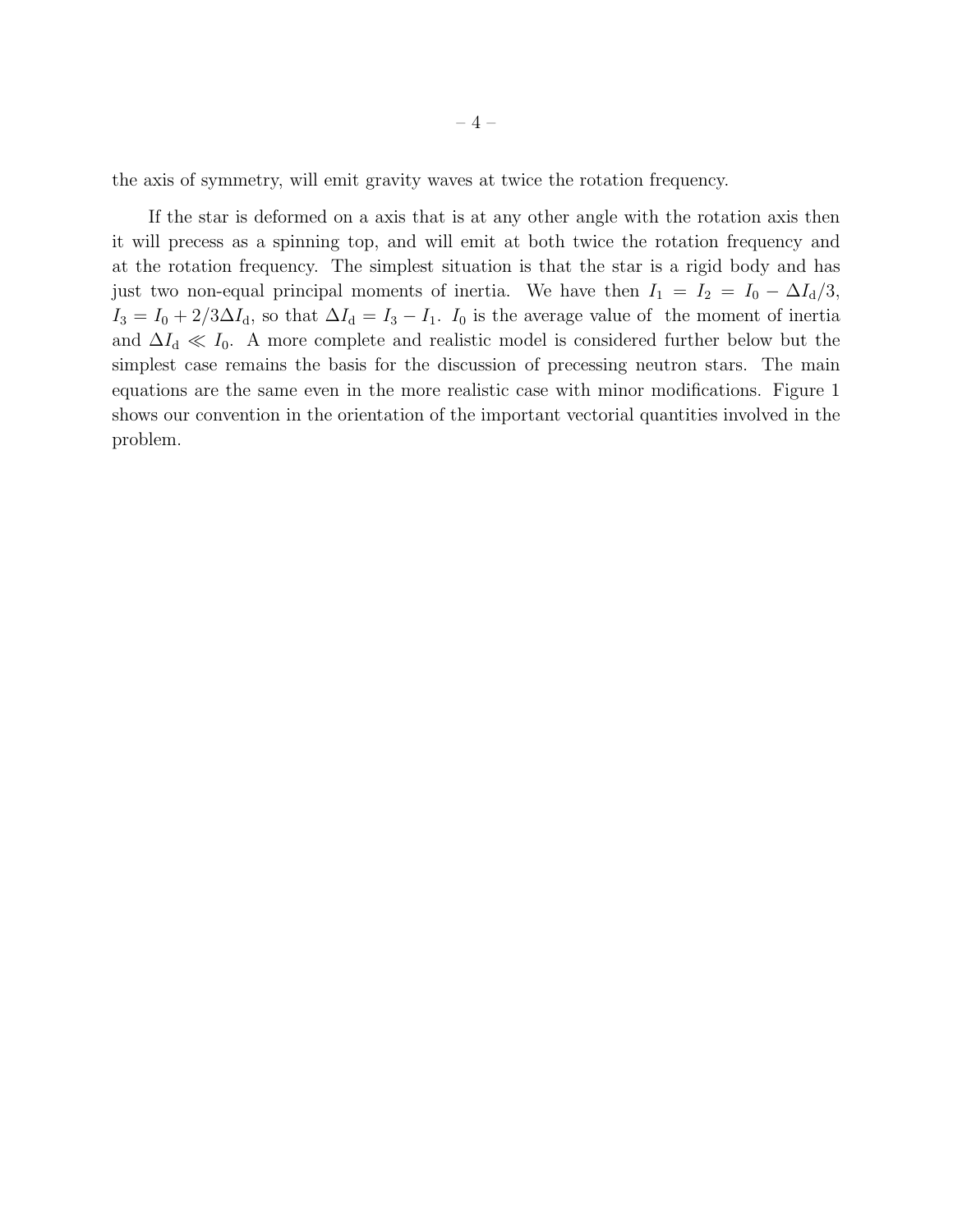

Fig. 1.— The reference plane for a freely precessing body. This diagram shows the respective orientation of the axis of deformation  $n_d$ , angular momentum **J**, and axis of rotation  $\omega$  of the star. The projection of the instantaneous angular velocity vector  $\omega$  on to the symmetry axis  $n_d$  is indicated by  $\omega_3$ .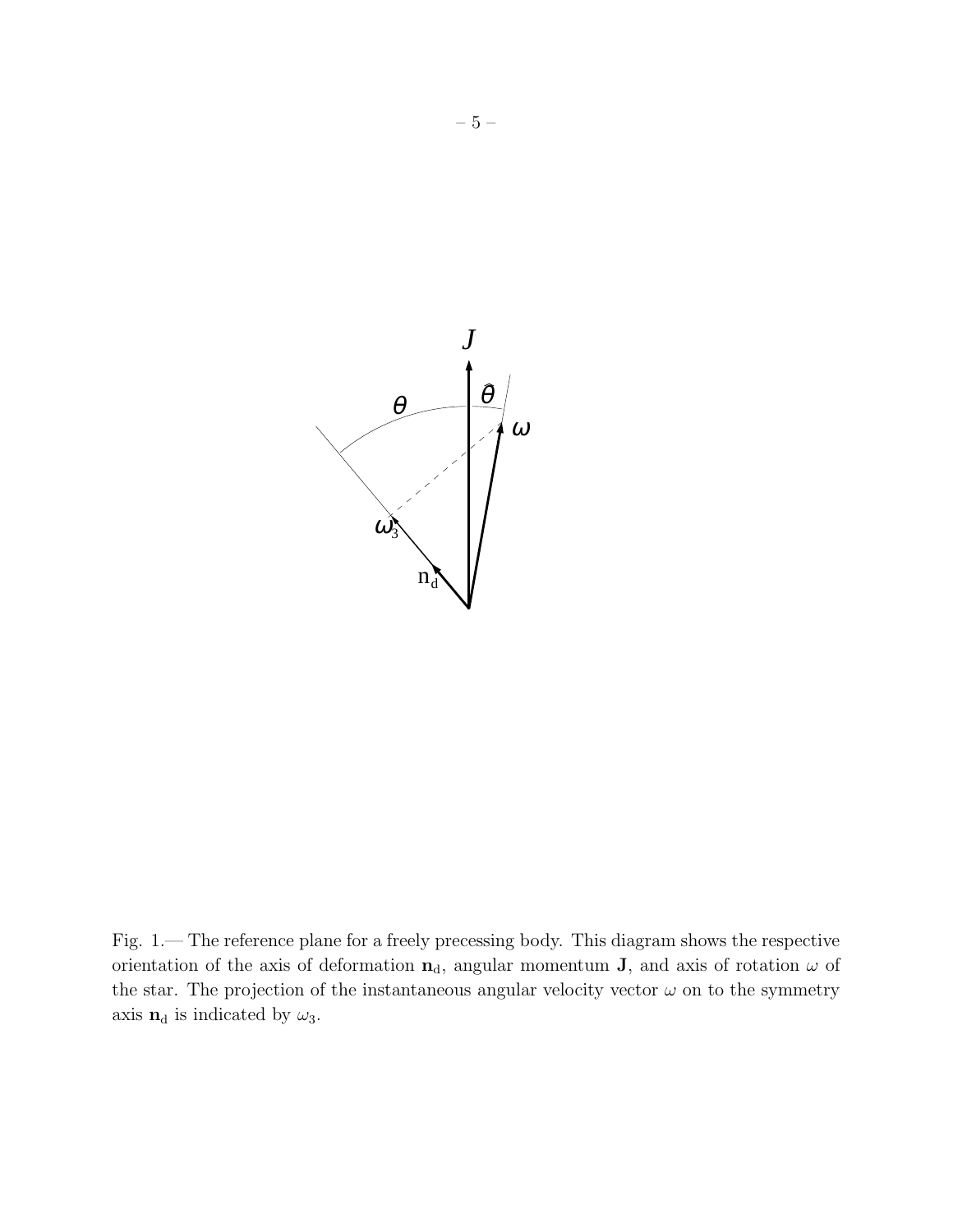We can define the total moment of inertia as:

$$
\mathbf{I} = I_0 \boldsymbol{\delta} + \Delta I_d \left( \mathbf{n}_d \mathbf{n}_d - \boldsymbol{\delta} / 3 \right) \tag{1}
$$

where  $n_d$  is a unit vector pointing along the body symmetry axis and  $\delta$  is the unit tensor. Now define the "ellipticity" as a small quantity  $\epsilon = \Delta I_d/I_0$ , then classical mechanics implies

$$
\epsilon = \frac{\Omega_{\rm p}}{\omega_3} = \frac{\Omega_{\rm p}}{\omega \cos \gamma} \approx \frac{\Omega_{\rm p}}{\omega \cos \theta} \tag{2}
$$

where  $\theta$  is the angle between the total angular momentum and the vector  $\mathbf{n}_d$ ,  $\gamma = \theta + \widehat{\theta} \approx \theta$ . The angle between the rotation axis and the angular momentum is a small quantity of order  $\Delta I_d/I_0$ . The quantity  $\Omega_{\rm p}$  is the precession frequency and  $\omega$  is the rotation frequency and  $\omega_3$ its projection along the 3-axis that coincides in this case with the axis  $n_d$ . We will proceed from the assumption that we know the parameters  $\Omega_{\rm p}$  and  $\omega$  from the observations of SN 1987A by Middleditch et al. (2000).

The observed modulation or precession period varied during the span of the observations in the range from approximately 935 s to 1430 s, while  $\omega$  or the spin period varied measurably but relatively little. Consequently the observed variations in  $\Omega_{\rm p}$  must be attributed to variations in  $\epsilon$  or  $\theta$  or both. Note, however, that the correlation between  $\dot{\omega}$  and  $\Omega_{\rm p}$  claimed by Middleditch *et al.* requires that  $\theta$  remain constant. Jones & Andersson (2001) and Jones (2001) have claimed that it is not easy to imagine how significant variations in ellipticity can occur without affecting the wobble angle. We shall return to this question in Section 3.3 and argue that it is in fact unlikely that variations in epsilon can significantly change the wobble angle.

### 3.2. Gravitational radiation caused by misalignment

To determine the size of deformation and consequently the strain carried by the gravitational radiation on earth we need to evaluate the wobble angle  $\theta$ . This can be done assuming that the star is losing energy solely through gravitational radiation. Then we can use the general relativistic equation for the rate of energy emission by gravitational waves (Zimmerman & Szedentis 1979; Zimmerman 1980):

$$
\dot{E} = -\frac{2}{5} \frac{G}{c^5} \epsilon^2 I_0^2 \omega^6 \sin^2 \theta \left(16 \sin^2 \theta + \cos^2 \theta\right),\tag{3}
$$

where the first and second terms in parenthesis represent the contributions at  $2\omega$  and  $\omega$ respectively.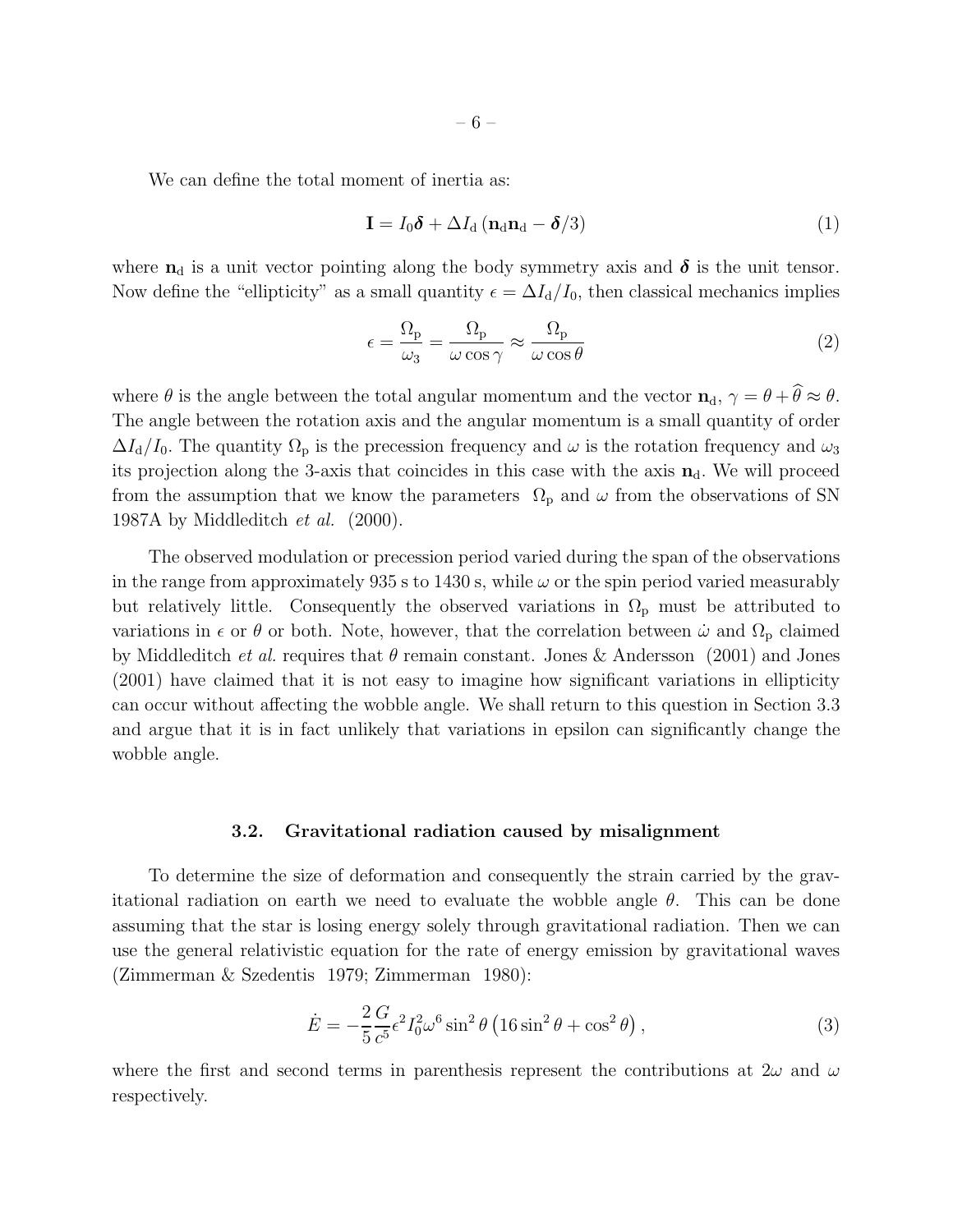If the only source of energy for this emission is the neutron star's rotational energy reservoir  $E = 1/2 I \omega^2$ , we have then  $\dot{E} = \omega \omega I$ , so that

$$
\dot{\omega} = \frac{2}{5} \frac{G}{c^5} \epsilon^2 I_0 \ \omega^5 \sin^2 \theta \left( 16 \sin^2 \theta + \cos^2 \theta \right). \tag{4}
$$

Since the change in angular velocity  $\dot{\omega}$  is known from observations, it is possible to solve equation (4) for the ellipticity as a function of the wobble angle for any given  $I_0$ . Figure 2 shows the relationship between the ellipticity  $\epsilon$  and the wobble angle  $\theta$  derived from equation (2) for the observed range of precession periods between 935 s and 1430 s (monotonically increasing curves). Figure 2 also shows the result of solving (4) (monotonically decreasing curves), for the range of observed values of  $2 \times 10^{-10} < \dot{\nu} < 3 \times 10^{-10}$  Hz/s for an arbitrarily chosen representative value of  $I_0 = 10^{44}$  g cm<sup>2</sup>.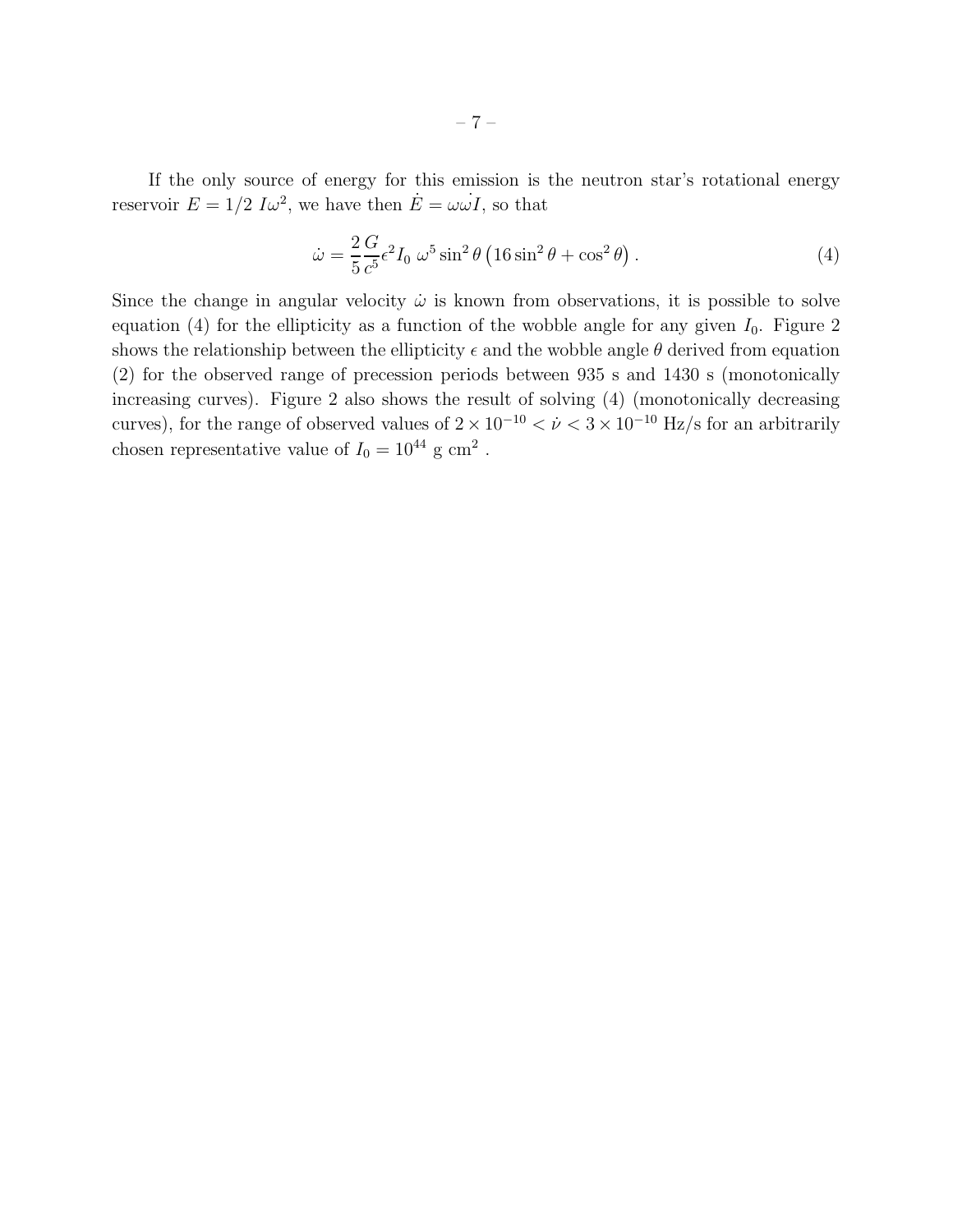

Fig. 2.— The general relativistic (dashed) and classical (solid) relationships between  $\epsilon$  and  $\theta$  given the ranges of observed values of spindown rate and precession frequency. The curves shown correspond to  $I_0 = 10^{44}$  g cm<sup>2</sup>, a value intermediate between the minimum (just the crust precesses) and the maximum (all the star is involved in the precession). The possible solutions for the adopted value of the moment of inertia lie in the shaded region.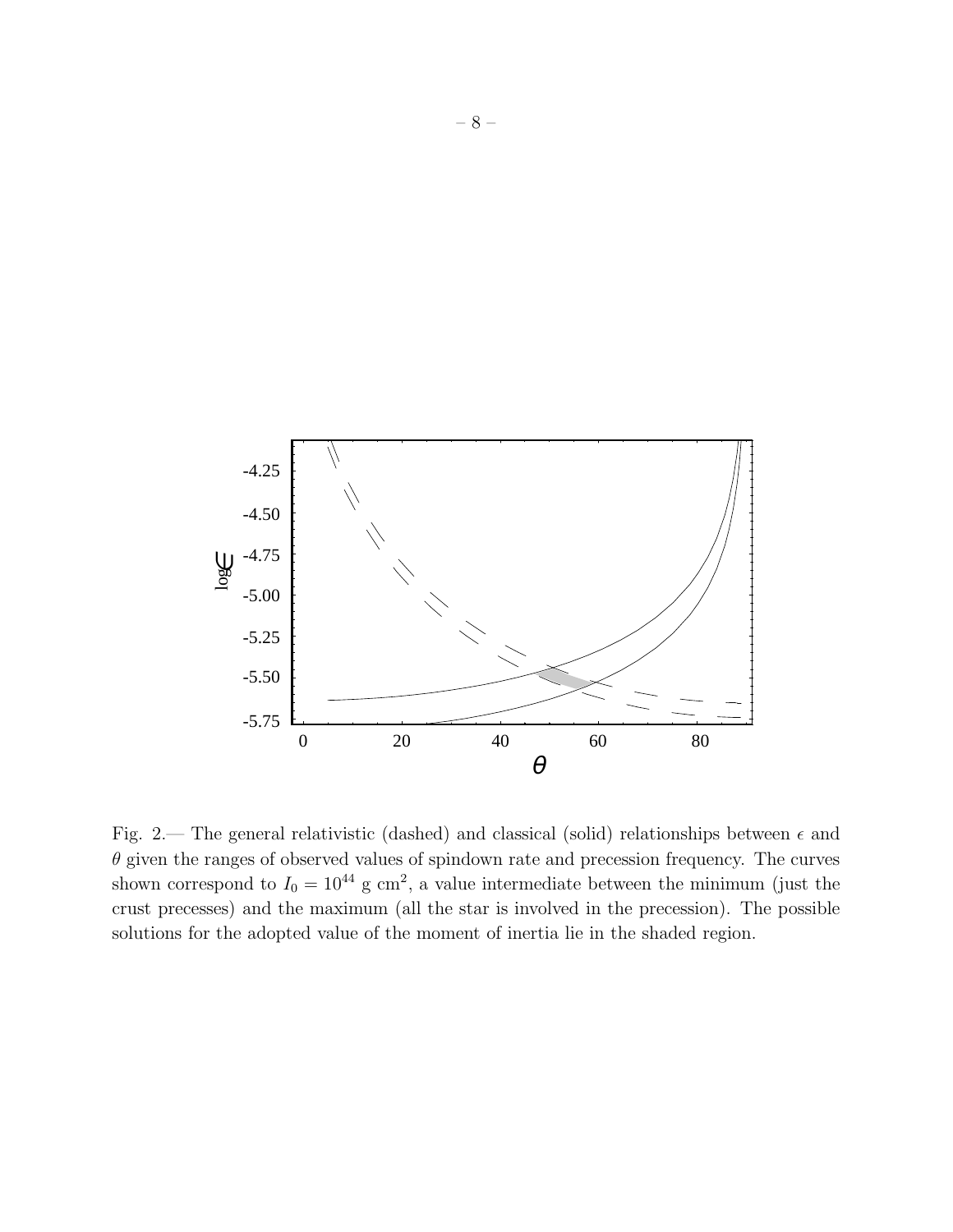The relativistic equation (4) depends on the value  $I_0$ . This value is the average moment of the inertia of the part of the star that actually participates in the precession. If the star has a crust and a liquid interior then  $I_0$  is the crust's moment of inertia and that of any liquid coupled to the crust. In fact, part of the liquid should be stress free and not influenced by the precession. So we can take  $I_0$  to be an arbitrary quantity equal or less than entire moment of inertia of the star  $I_{\text{star}} = \frac{2}{5}MR^2 = 1.12 \times 10^{45} \text{ g cm}^2 M_{1.4} R_6^2$ , where  $M_{1.4}$  is the mass of the star in units of 1.4 solar masses and  $R_6$  the radius in units of 10<sup>6</sup> cm. If just the crust participates in the precession then  $I_0 \approx 1/100 I_{\text{star}}$  according standard neutron star theory. Now, the classical mechanics equation (2) and the relativistic equation (4) have to be satisfied at the same time. This means that for given observed  $\Omega_{\rm p}, \omega$ ,  $\dot{\omega}$  and choice of I<sub>0</sub> the functions have to meet at a point in the parameter space  $\epsilon - \theta$ . If we consider the moment of inertia the unknown parameter of our problem we can determine which wobble angle the star should have according the value of  $I_0$ . This is illustrated in Figure 3. It seems that the 1987A remnant had some relatively big and rapid changes in precession frequency during the first years of observation. The astrophysical explanation for this could be a very active dynamic environment in the young neutron star, that can bring abrupt changes in the density of the crust, fractures and re-arrangement of surrounding material. We already mentioned that Middleditch et al. find a power two relationship between the observed change in  $\dot{\omega}$  and  $\Omega_p$ . This relationship holds exactly if we substitute equation (2) into (4), namely:

$$
\dot{\omega} = \frac{2}{5} \frac{G}{c^5} \frac{\Omega_{\rm p}^2}{\cos^2 \theta} I_0 \, \omega^3 \sin^2 \theta \left( 16 \sin^2 \theta + \cos^2 \theta \right),\tag{5}
$$

and require that  $\theta$  remain constant while  $\epsilon$  and hence  $\Omega_{\rm p}$  vary.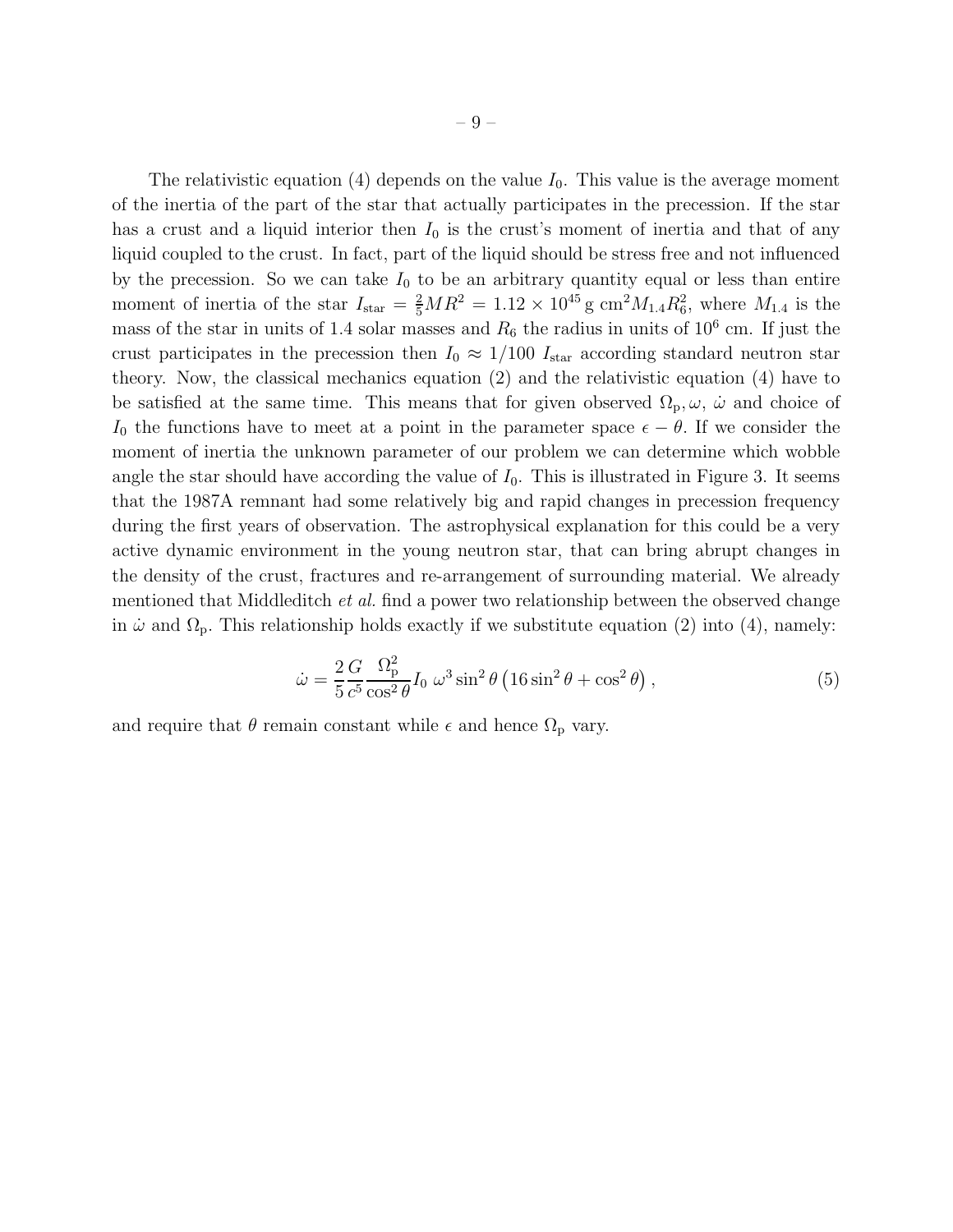

Fig. 3.— Wobble angle  $\theta$  as a function of the moment of inertia involved in the precession for the four possible combinations of precession period (935 s and 1430 s) and spin down rate  $(2 \times 10^{-10} \text{ Hz/s}$  and  $3 \times 10^{-10} \text{ Hz/s}$ . The curves shown, from bottom to top, correspond to the following pairs of parameters:  $(935 \text{ s}, 2 \times 10^{-10} \text{ Hz/s})$ ,  $(935 \text{ s}, 3 \times 10^{-10} \text{ Hz/s})$ ,  $(1430 \text{ s},$  $2 \times 10^{-10}$  Hz/s), and (1430 s,  $3 \times 10^{-10}$  Hz/s), respectively.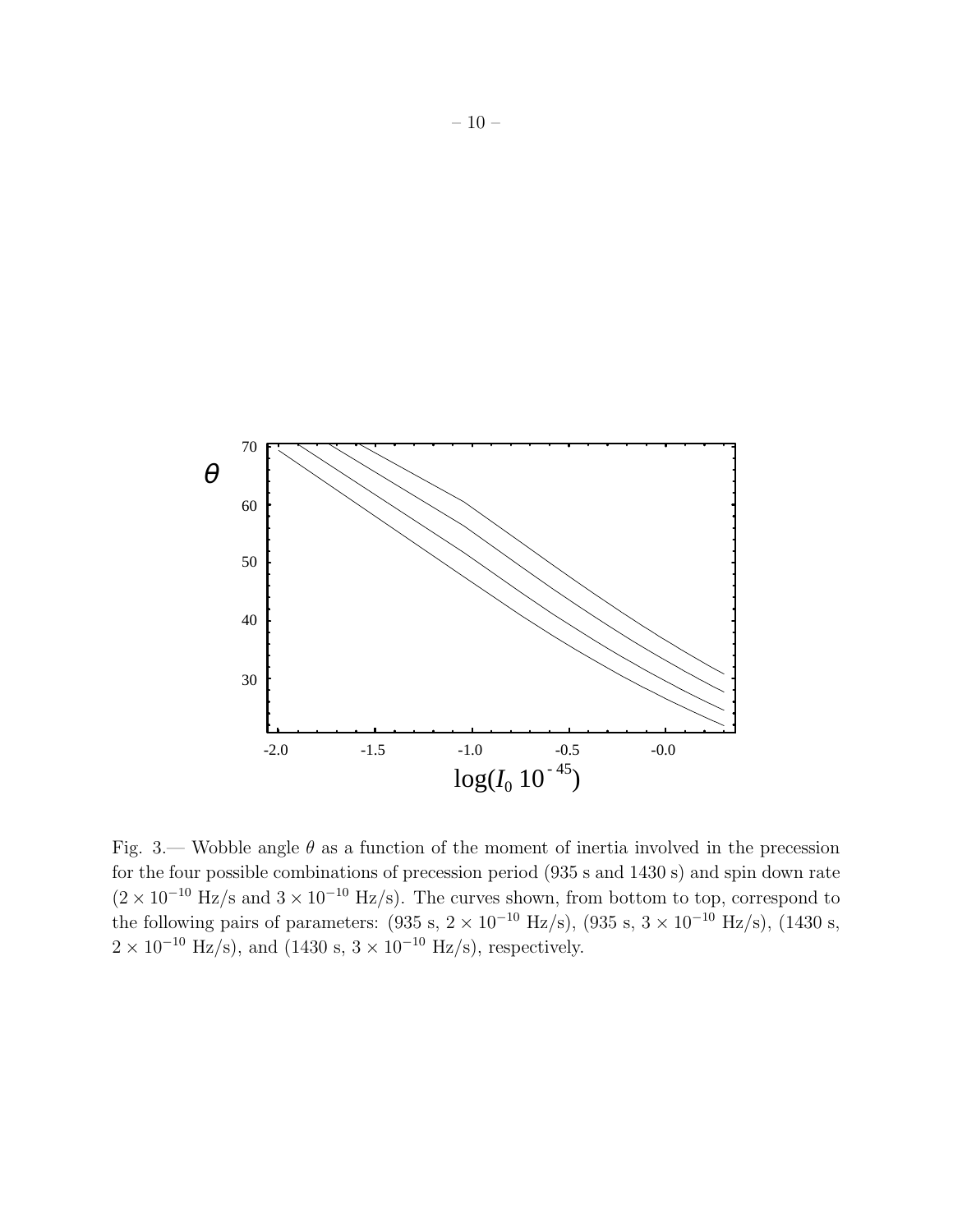### 3.3. The constancy of the wobble angle

Middleditch *et al.* (2000) display graphically the correlation between  $\dot{\omega}$  and  $\Omega_p^2$ . By reading off the values of these variables and applying the method and equations of Section 3.2, it is possible to determine the values of the wobble angle  $\theta$  required for each individual pair of values  $\dot{\omega}$  and  $\Omega_{\rm p}$  for any assumed moment of inertia involved in the precession. This exercise reveals that despite variations of  $\epsilon$  and  $\Omega_{\rm p}$  exceeding a factor of 1.5, the wobble angle does not change by more than a couple of degrees and appears consistent with remaining constant within experimental errors.

In the case of a freely precessing solid body, the wobble angle is largely determined by initial conditions: taking the principal axes introduced in Section 3.1, if the associated moments of inertia remain constant, then  $\omega_3 = \omega \cos \gamma$ , also remains constant (see Fig. 1). It is easy to generalize Euler's equations to the case in which the principal moments of inertia change due to unspecified internal forces while the external torques vanish and the total angular momentum is conserved:

$$
\frac{\mathrm{d}I_1\omega_1}{\mathrm{d}t} = \omega_2\omega_3(I_2 - I_3) \tag{6}
$$

$$
\frac{\mathrm{d}I_2\omega_1}{\mathrm{d}t} = \omega_3\omega_1(I_3 - I_1) \tag{7}
$$

$$
\frac{\mathrm{d}I_3\omega_1}{\mathrm{d}t} = \omega_1\omega_2(I_1 - I_2). \tag{8}
$$

When the principal moments of inertia are all of the form  $I_i = I_0 + \epsilon_i$ , then clearly all the time derivatives are of order  $\sim \epsilon_i$  and even if the given  $\epsilon_i$  were to change by factors of a few, the result would be a small wobble of the tip of  $\omega$  in the body frame. Therefore we conclude that while the variations probably detected by Middleditch *et al.* (2000) in both  $\epsilon$  and  $\Omega_{\rm p}$ were significant, they do not imply any measurable change in  $\theta$ . Referring back to Fig. 1 we see that  $\hat{\theta}$  may indeed change by amounts comparable to itself, but the wobble angle  $\theta$  would change very little. This conclusion is contrary to what Jones & Andersson (2001) and Jones (2001) have claimed regarding the wobble angle, and thus it makes more plausible that the remnant of SN 1987A is indeed freely precessing while undergoing changes in  $\epsilon$  and  $\Omega_{\rm p}$ .

# 3.4. A more realistic model: allowing for a elastic crust and presence of a fluid interior

The textbook discussion of a precessing body assumes that the object is perfectly rigid. A more realistic neutron star will have a more or less elastic shell, and a fluid interior. The fluid is supposed to be composed of a electron-proton plasma and a neutron superfluid. The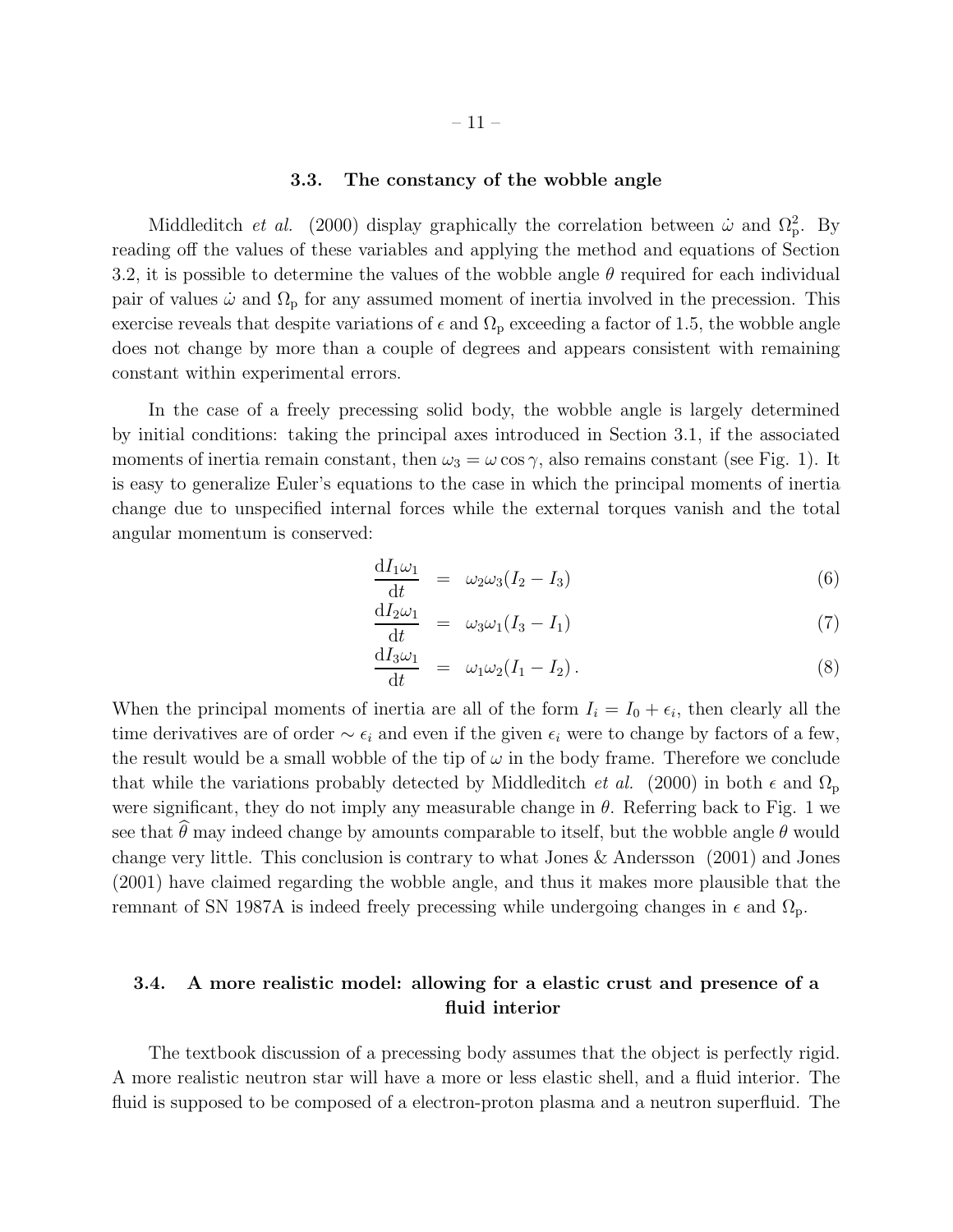plasma fluid interior can couple to the crust because of friction. Under these conditions the system is not simply described by the rigid body model.

Usually the approach taken to explore the properties of such more complicated systems is to understand the effect of one additional complication at the time. The paper of Cutler & Jones (2000) addresses these complications and shows how the more realistic model needs to be modified to account for these complications. In this section we summarize these results and apply them to the particular problem of the detection of the 1987A remnant.

# 3.4.1. The elastic crust

In the case of an elastic crust's shell we have to write the moment of inertia as:

$$
\mathbf{I} = I_0 \boldsymbol{\delta} + \Delta I_d \left( \mathbf{n}_d \mathbf{n}_d - \boldsymbol{\delta} / 3 \right) + \Delta I_\omega \left( \mathbf{n}_\omega \mathbf{n}_\omega - \boldsymbol{\delta} / 3 \right) \tag{9}
$$

this is the sum of a spherical part and two small quadrupole contributions. The first term is the moment of the inertia of the undeformed shell, in the absence of rotation. The second term is a deformation due to Coulomb lattice forces and the third is the deformation due to centrifugal forces. The vector  $n_d$  determines the axis of symmetry of the deformation  $\Delta I_d$ . The vector  $\mathbf{n}_{\omega}$  lies along the axis of rotation and determines the direction the axis of symmetry of the centrifugal deformation  $\Delta I_{\omega}$ .

The quantity  $\Delta I_{\omega}$  is caused by the deformation due to the centrifugal force, its value is determined by:

$$
\frac{\Delta I_{\omega}}{I} = \frac{I_0^2 \omega^2}{4\left(A + B\right)}\tag{10}
$$

where the constants  $A$  and  $B$  depend on the particular stellar equation of state. The constant A is on the order of the gravitational binding energy and the constant B is on the order of the total electrostatic binding energy of the ionic crustal lattice. The quantity  $B$  is much smaller than A so we can make the approximation:

$$
\frac{\Delta I_{\omega}}{I} \approx \frac{I_0^2 \omega^2}{4A} \approx \frac{\omega^2 R^3}{GM}
$$

$$
\approx 2.1 \times 10^{-3} \left(\frac{f}{100 \text{ Hz}}\right)^2 R_6^3 / M_{1.4}
$$
(11)

where f is simply  $\omega/2\pi$ .

In the general situation of non parallel  $n_d$  and  $n_\omega$ , the body will precess. As a consequence of  $\mathbf{n}_{\omega}$  being in the direction of the rotation axis (at any given instant) the body will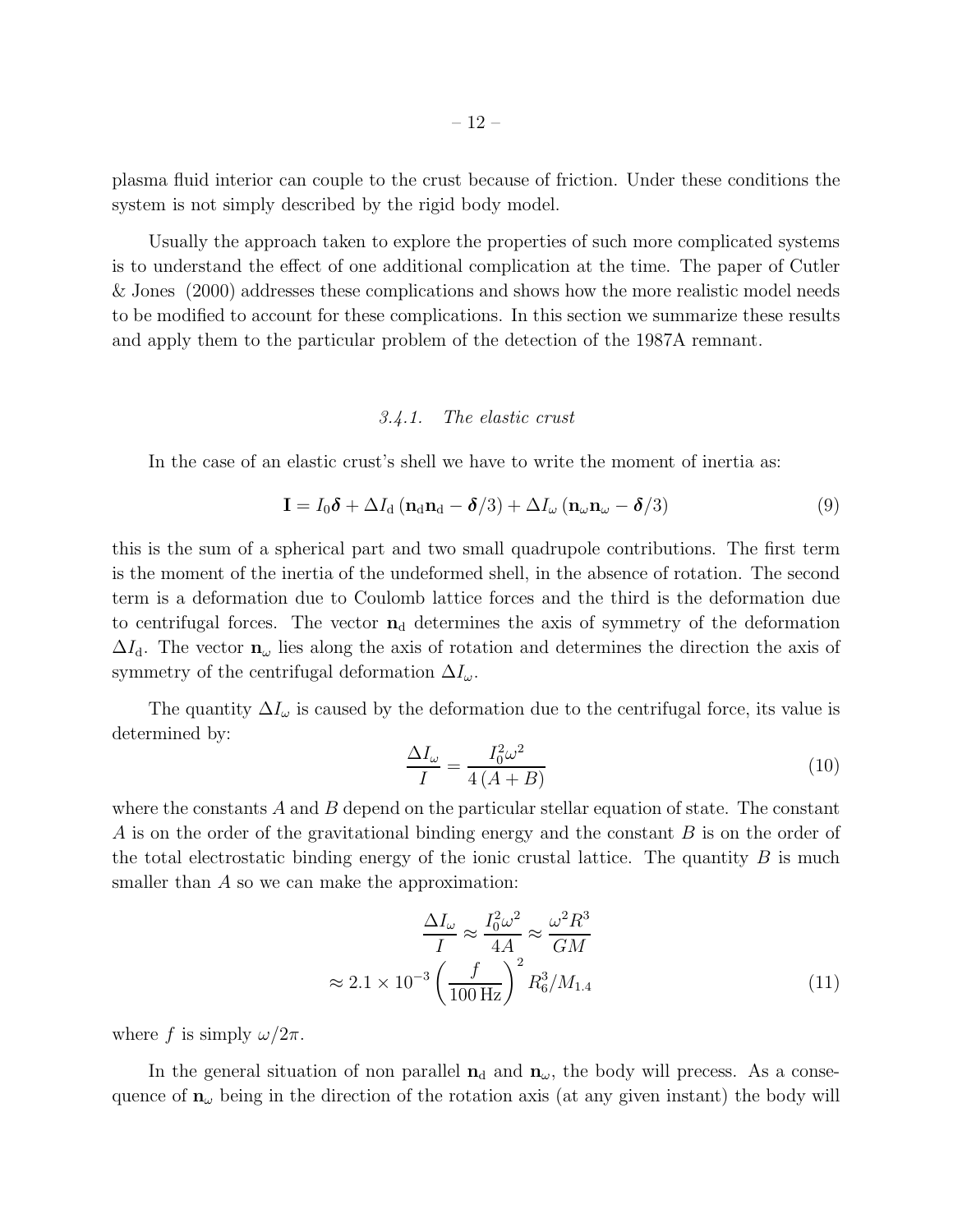behave as a axysimmetric top even if the body has a triaxial shape (Cutler & Jones 2000). The angular momentum of an arbitrary body  $J = I\omega$ , with the inertia tensor I given by equation (9), can be rewritten as  $\mathbf{J} = \mathbf{I}_{\text{eff}} \boldsymbol{\omega}$ , where  $\mathbf{I}_{\text{eff}} = (I_0 + 2\Delta I_{\omega}/3)\boldsymbol{\delta} + \Delta I_d (\mathbf{n}_d \mathbf{n}_d - \boldsymbol{\delta}/3)$ . Thus in this case the three moments of inertia in the original body axes are:

$$
I_1 = I_0 - \Delta I_d / 3 + 2\Delta I_\omega / 3
$$
  
\n
$$
I_2 = I_1
$$
  
\n
$$
I_3 = I_0 + 2\Delta I_d / 3 + 2\Delta I_\omega / 3
$$
\n(12)

The main implication of this is that even in the case of a elastic crust the star will still behave for what concerns precession as a biaxial rigid object. The fundamental equation (2) holds for this situation (with the appropriate inertia moments given above) and this means that the only piece of the moment of inertia that contributes to precession is  $\Delta I_d = I_3 - I_1$ .

### 3.4.2. The presence of a fluid interior

To further improve our model we consider the effects of the presence of a fluid interior. The shape of the cavity and the viscosity of the fluid contained are important parameters. If the cavity is spherical, the presence of the fluid in absence of viscosity has no influence on the precession. If the cavity is non-spherical, then there will be a reaction force that is generated by the tendency of the fluid to assume axial symmetry around the axis of rotation. The shell will be pushed by the fluid. This problem is solved in the literature (Lamb 1932; Jones  $\&$ Andersson 2001) under the assumptions of uniform fluid vorticity, small cavity ellipticity, and small wobble angle. A small wobble angle is adopted in the treatment given by Lamb (1932) only for mathematical convenience, but this assumption can be safely relaxed as long as the ellipticity remains small without altering the result. The upshot is that the usual precession equations described above are still valid. The only modification to take into account is that  $\Delta I_d$  refers to the difference in moment of inertia along the axis 1 and 3 of the whole star, and  $I_0$  refers to the average moment of the inertia of the shell only.

In the presence of friction between the crust and a part of the interior fluid in contact with the crust we could have some coupling between the motion of the crust and the core. It can be shown that in the case of neutron stars the coupling is very weak and the core does not participate in the precession. If there are frictional forces at work in the interior of the star these will serve just to damp the free precession on time scales between  $400$  and  $10<sup>4</sup>$ precession periods (Alpar & Pines 1985).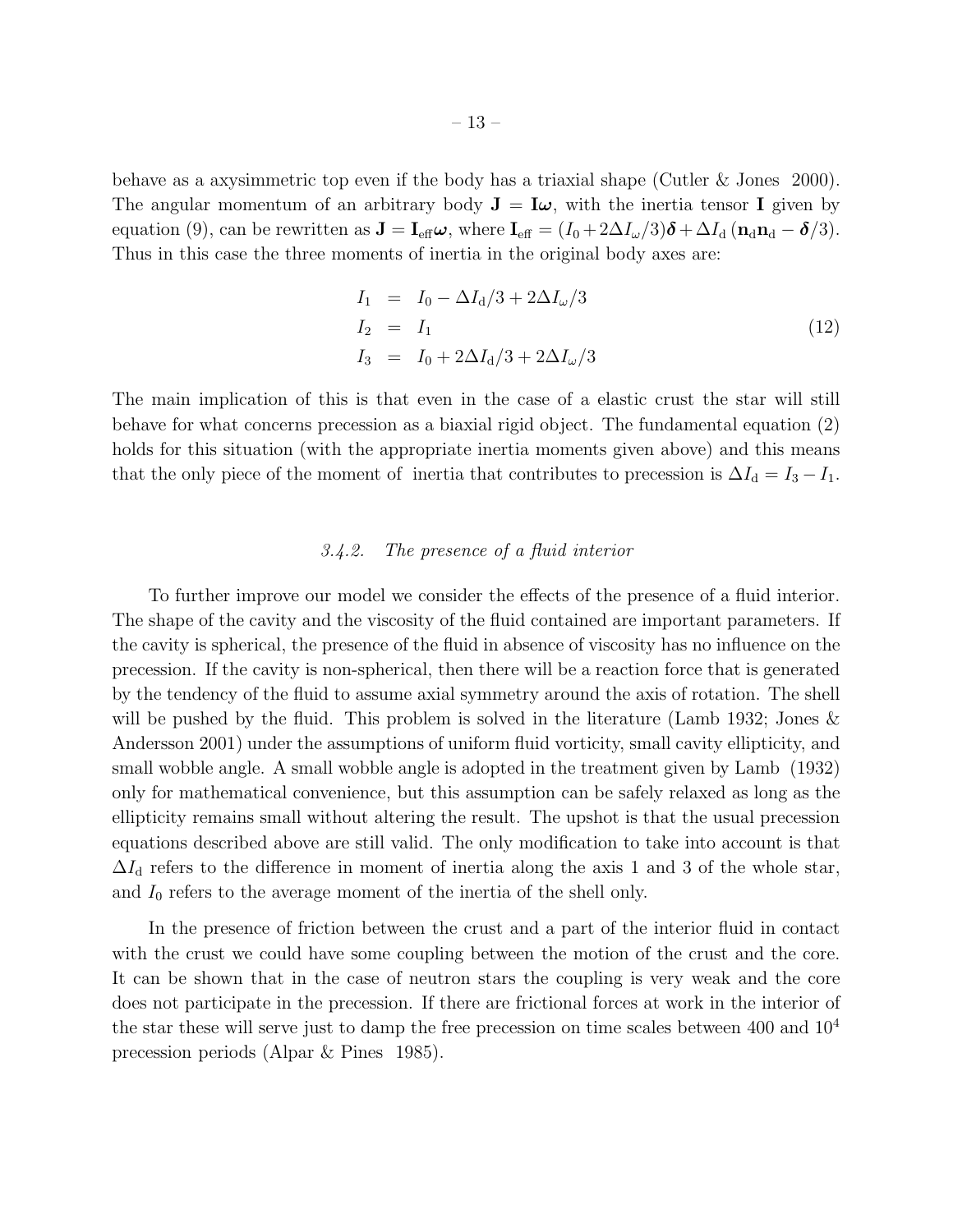### 3.4.3. The problem of pinning

Jones & Andersson (2001) following and extending previous work by Shaham (1977) conclude that the presence of pinning of the superfluid to the crust, at least in the simplest possible configuration does not change the form of the equations that describe the precession. The main modification required is that the relevant *effective ellipticity* is generated by combination of the lattice deformation and the moment of the inertia  $I_{SF}$  of the pinned fluid, as in the following:

$$
\epsilon_{\text{eff}} = \frac{\Delta I_{\text{d}}}{I_0} + \frac{I_{\text{SF}}}{I_0} \tag{13}
$$

The most common theories on pulsar glitches give a precise prediction on the precession behavior in the presence of pinning in a neutron star. The theories require at least a few percent of the total moment of inertia of the star to be in the pinned superfluid. Current understanding of neutron star properties indicates that the moment of inertia of the crust is a few percent of the total moment of inertia of the star. These considerations imply that:

$$
\epsilon_{\text{eff}} = \frac{\Omega_{\text{p}}}{\omega \cos \theta} = \frac{\Delta I_{\text{d}}}{I_{0}} + \frac{I_{SF}}{I_{0}} \approx 1,\tag{14}
$$

in the case of small deformations  $\Delta I_d$ . The precession and rotation frequency should be close in value if there is a sizable quantity of superfluid that is pinned to the crust. These predictions are not confirmed by observations of the three strong cases of precession in neutron stars: PSR B1642-03 (Jones & Andersson 2001), PSR B1828-11 (Stairs et al. 2000) and the SN 1987A remnant, where the precession is on a time scale much longer than the rotation. The conclusion is that if the free precession interpretation of the modulation of the signal of these pulsars is correct, then there is almost no pinned superfluid in these stars (see Link & Cutler (2002) for further discussion of this issue).

#### 4. The wobble angle and crust fracture

Precession will cause the rotation axis of the star to change its position relatively to the body frame. This means that the centrifugal force distribution will be a function of position and time with a timescale on the order of the precession period. If the star has an elastic crust, then it will change its shape in response to variations in the centrifugal force and cause time dependent stresses in the crust. A simple order of magnitude estimate of the strain on the crust  $\sigma$  due to precession yields:

$$
\sigma \approx (\Delta I_{\omega}/I)\sin\theta \approx 0.046\sin\theta \ R_6^3/M_{1.4}.\tag{15}
$$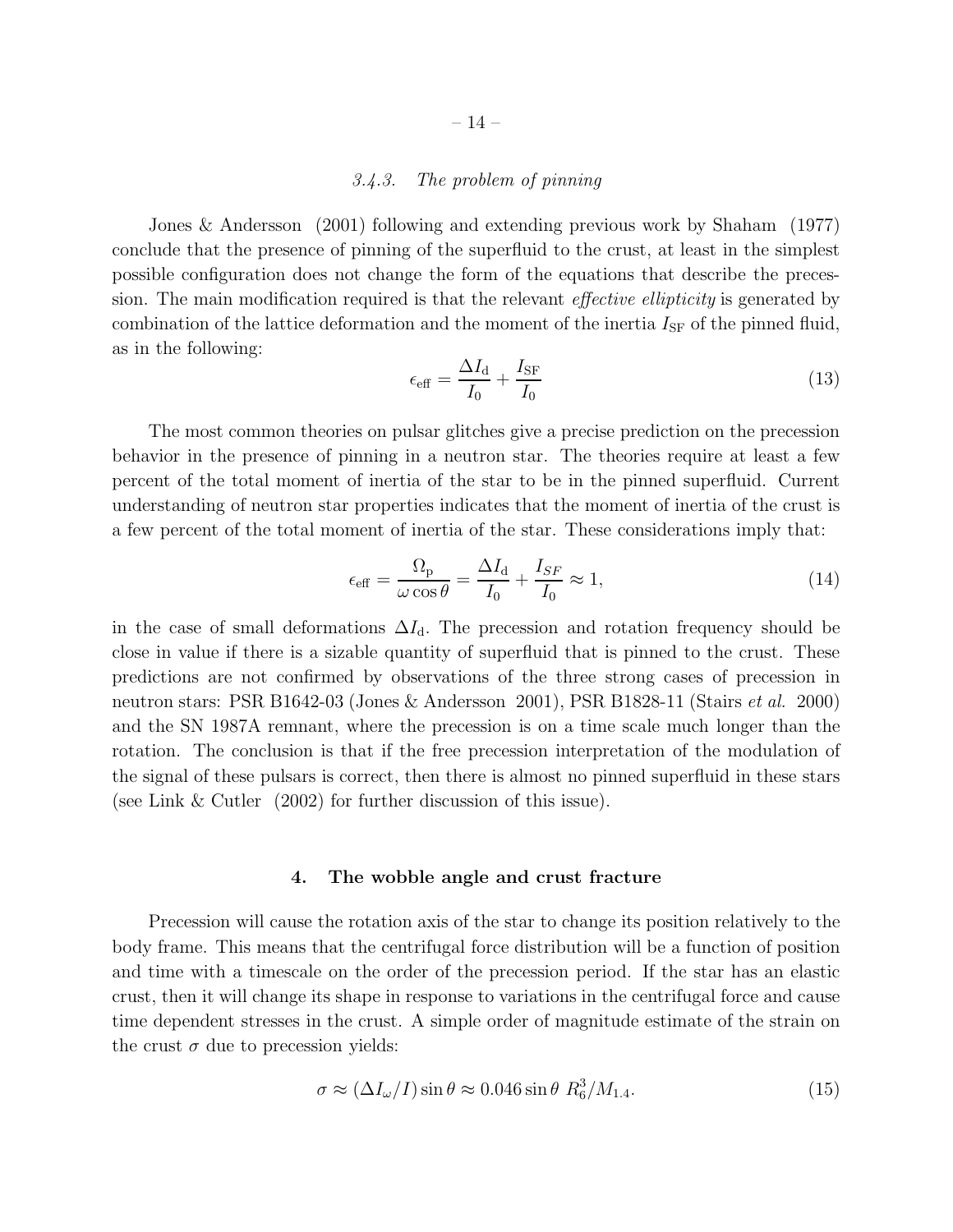Experiments with crystals suggest an upper limit for the maximum possible strain sustainable by the crust before breaking, i.e.  $\sigma_{\text{max}} \approx 10^{-2}$ . This implies that the possible maximum wobble angle for our pulsar must satisfy:

$$
\theta \le \arcsin\left(21.8\sigma_{\text{max}}\right),\tag{16}
$$

which would require  $\theta \leq 13^{\circ}$  for  $\sigma_{\text{max}} = 0.01$ . Since all of our estimated wobble angles are larger than 30 $^{\circ}$ , either  $\sigma_{\text{max}}$  is larger for the crust or the model is too simple to account for the observations or our interpretation of the observations is incorrect.

#### 5. The strength of the radiation at earth

Zimmerman & Szedentis (1979) and Zimmerman (1980) treat the case of a body with two distinct moments of inertia and obtain the following expressions for the strain parameter h of gravity waves from a neutron star at a distance r from Earth and average moment of inertia  $I_0$ :

$$
h_{+} = \frac{G}{c^{4}} \frac{2I_{0}\omega^{2} \varepsilon \sin \theta}{r} \times
$$
  
\n
$$
[(1 + \cos^{2} i) \sin \theta \cos 2\omega t + \cos i \sin i \cos \theta \cos \omega t]
$$
  
\n
$$
h_{\times} = \frac{G}{c^{4}} \frac{2I_{0}\omega^{2} \varepsilon \sin \theta}{r} \times
$$
  
\n
$$
[2 \cos i \sin \theta \sin (2\omega t) + \sin i \cos \theta \sin \omega t],
$$
  
\n(17)

where  $i$  is the unknown angle between the angular momentum vector  $J$  and the plane of the sky. It is important to notice that the time dependence of the wave forms is sinusoidal with two main frequencies at  $\omega$  and  $2\omega$ . If the object was rotating along its symmetry axis it will emit just at a frequency  $2\omega$  (it will have also to be deformed along the axis perpendicular to the rotation axis).

We see that the frequency of rotation  $\omega$  is one of the important parameters that determine the strength of the gravitational radiation on earth. We know from observation the value of the rotation frequency to be  $\omega = 2\pi 467.5$  Hz. To determine what is the strength of the radiation we need to know also the moment of inertia  $I_0$  involved in the precession and the wobble angle  $\theta$ . We showed previously that  $\theta$  depends on how much of the moment of inertia of the star is actually involved in the precession, as shown by the general relativistic energy loss equation (3). When this relationship between  $I_0$  and  $\theta$  is factored in the strain equations (17), we can determine the strength of the gravitational radiation on earth as a function of the parameter  $I_0$ . The result is shown in Figure 4.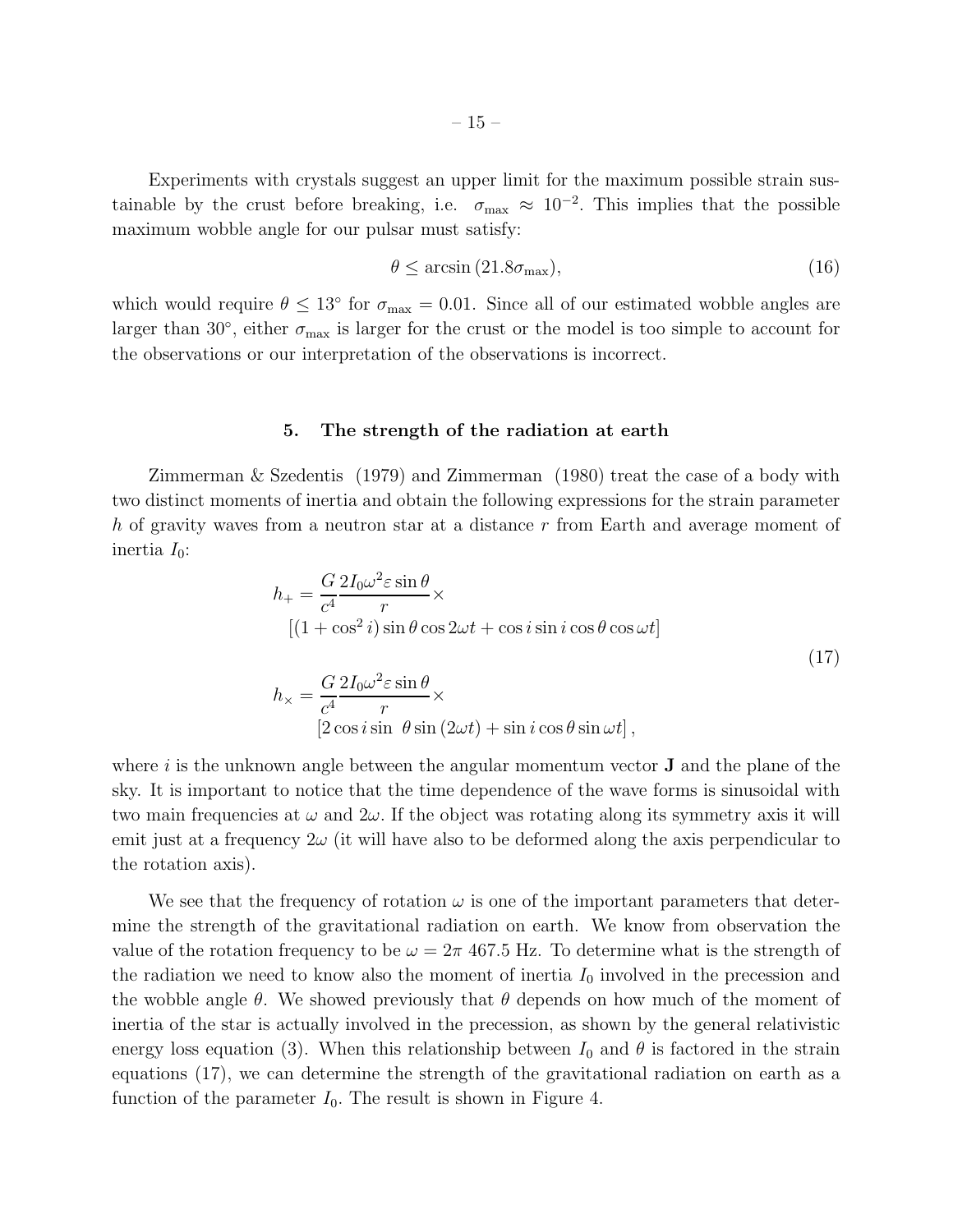

Fig. 4.— The amplitude of the strain at the Earth given by equation (18) – leaving out dependences on  $i$  and  $t$  – as a function of the moment of inertia involved in the precession, in units of  $10^{45}$  g cm<sup>2</sup>. The dashed curve corresponds to the contribution from the  $\omega$  term and the solid curve to the  $2\omega$  term.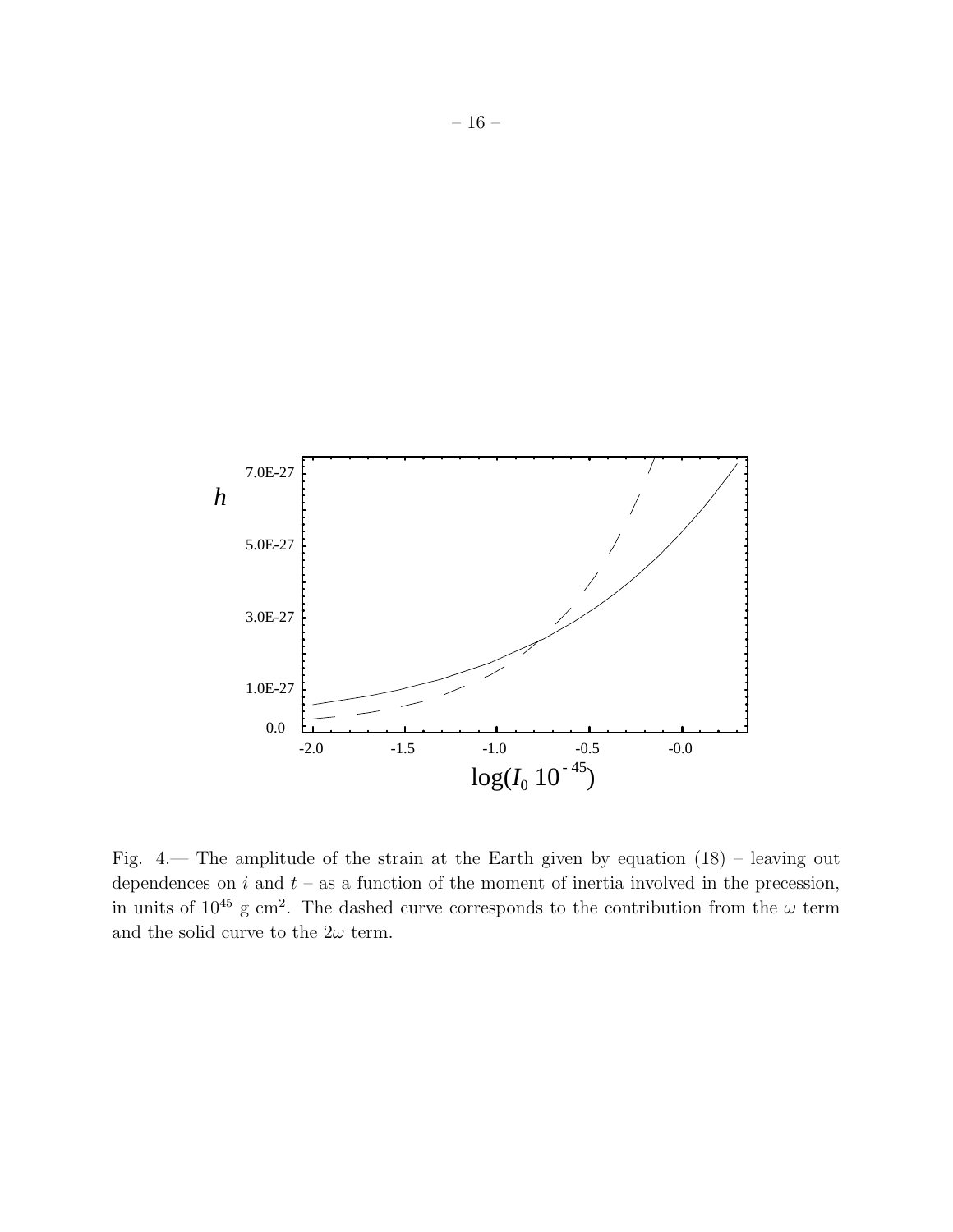These small values for  $h$  may appear to require an impossible level of sensitivity from the bar detectors or interferometers existing today or soon available. It is important to notice that the source is a continuous source of radiation, of which all the fundamental parameters (besides the phase of the signal) are known. So it possible, in principle, to integrate the detector data over a long period (even years) to extract the signal from the incoherent noise. A detailed calculation of the necessary integration time  $\tau$  is required. To do so we use the following equation:

$$
h_n = \sqrt{S_h(f_0)}\sqrt{BW},\tag{18}
$$

This equation expresses the level of the strain  $h_n$  of the noise in the data from a detector with characteristic noise spectrum  $S_h$ . The equation evaluates the value  $S_h(f_0)$  of the spectrum at the precise frequency  $f_0$  of the looked for gravitational wave signal. The quantity BW is the bandwidth of the periodic signal. From Fourier Analysis theory in the case of a sinusoidal signal, the value of  $BW = \frac{1}{\tau}$  $\frac{1}{\tau}$ , where  $\tau$  is the observation or "integration" time. So the required integration time is:

$$
\tau = \left(\frac{\sqrt{S_h(f_0)}}{h_n}\right)^2\tag{19}
$$

Now we require that the noise level in the data from the detector be at least of the same size of the signal (it should less, 4 times less for a 4  $\sigma$  confidence level in the statistics, for example). A typical value for the noise strain  $h_d = \sqrt{S_h(f_0)}$  in the existing bar detectors such as the Louisiana State University's ALLEGRO or first generation light interferometers as LIGO I, is currently of order 10<sup>−</sup><sup>20</sup>. The fully optimized LIGO I sensitivity is projected to attain a minimum noise strain  $h_d \approx 10^{-22}$  in a couple of years (see Fig. 5). We see from Figure 4 that a typical value for the signal amplitude strain is approximately  $h_s = 5 \times 10^{-27}$ . So if  $h_n$  is chosen to be  $\approx 1/4 \times h_s = 1.25 \times 10^{-27}$  then we get that:

$$
\tau = \left(\frac{\sqrt{S_h(f_0)}}{h_n}\right)^2 = \left(\frac{10^{-20}}{1.25 \times 10^{-27}}\right)^2 \left(\frac{h_d}{10^{-20}}\right)^2 \text{s}
$$

$$
\approx 2 \times 10^6 \left(\frac{h_d}{10^{-20}}\right)^2 \text{yr.}
$$
(20)

This is a time obviously too long to be useful, even with a fully optimized LIGO I. Thus the remnant of supernova 1987A is undetectable by the existing gravitational wave detectors, but may be detectable if the sensitivity of the detectors planned for the near future reaches the estimated levels.

In fact preliminary estimates of the noise spectrum of the second generation Laser Interferometer, LIGO II are very promising (see Fig. 5). LIGO II will be built on the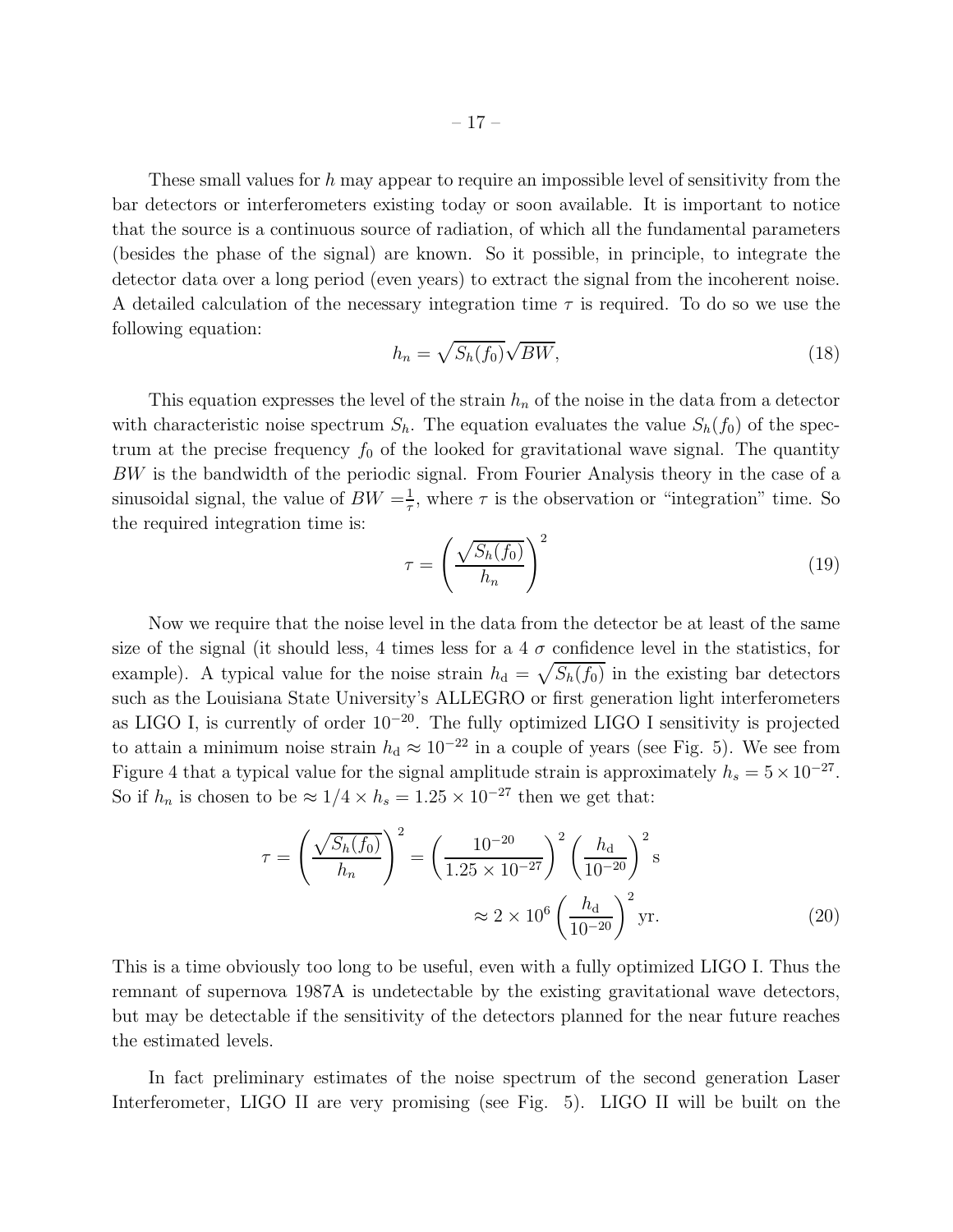experience of the first LIGO and will be a much better gravitational wave observatory. It will be on line in 4 or 5 years from now. According to Fig. 5, there is a lowest point in the total strain-noise (the sum of different kind of expected noises). This point is about  $h(f_r) = 1.5 \times 10^{-24} / \sqrt{Hz}$  at a frequency of 350 Hz. But the LIGO II detector will be able to use narrow banding to shift this lowest point in noise level to higher frequencies. For further discussion of noise levels expected in (Advanced) LIGO II, see Abbott et al. (2002).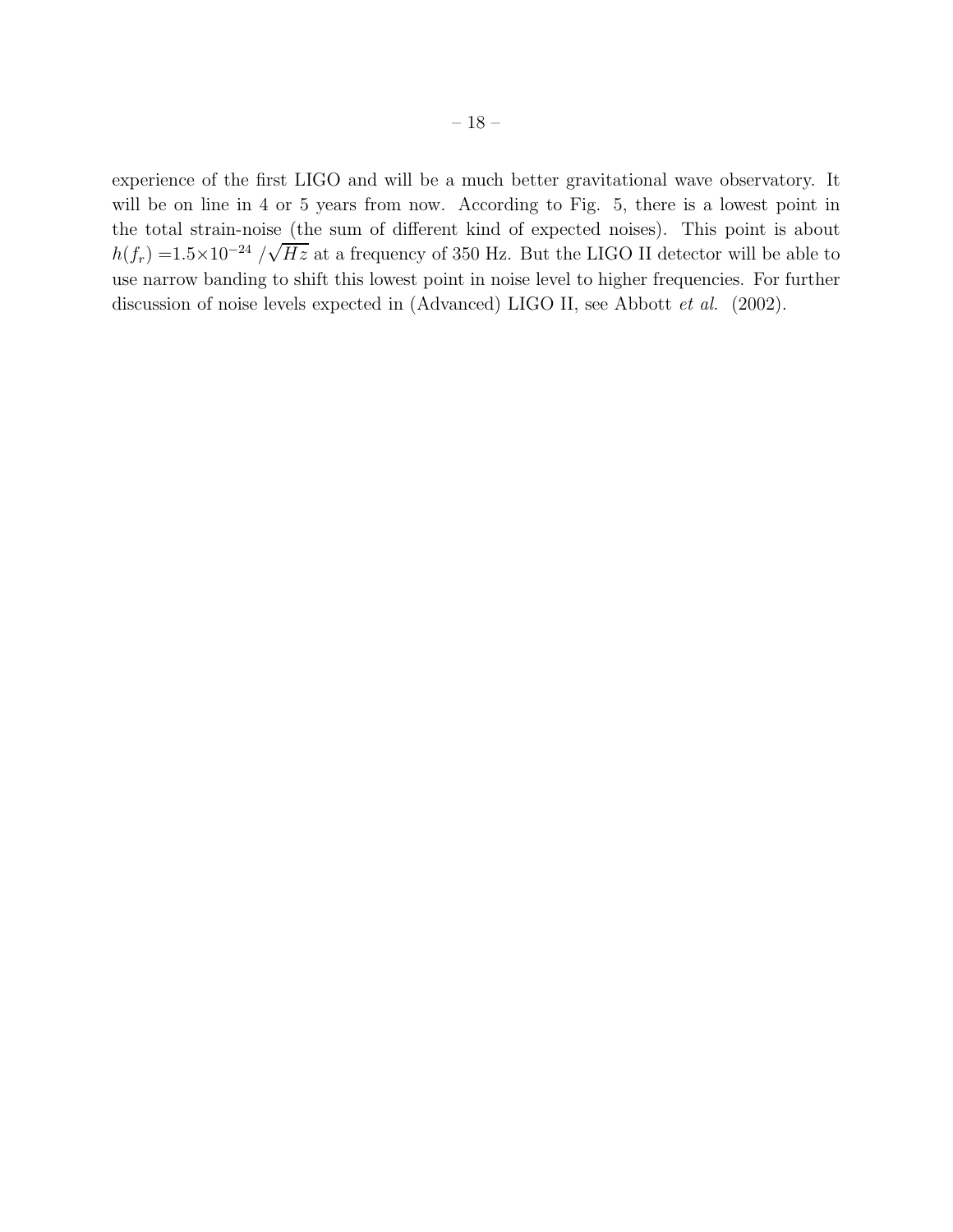

Fig. 5.— Preliminary estimates of the noise spectrum expected for LIGO II. The contributions from various sources are shown separately and added together (See http://www.ligo.caltech.edu/docs/M/M990288-A1.pdf).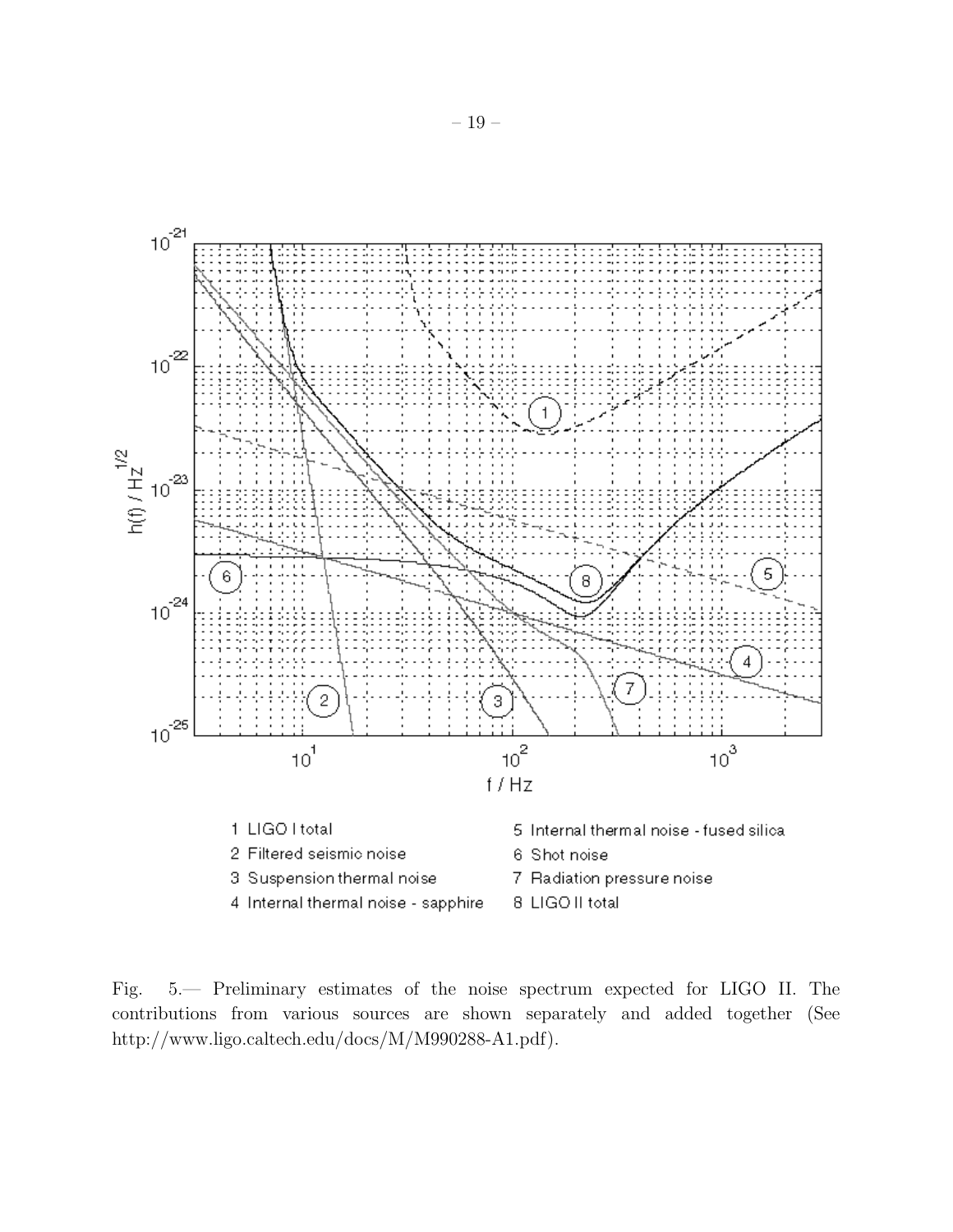So we could take this as the level of noise at the frequency of emission of 1987A. Figure 6 shows the required time of integration for LIGO II as a function of the parameter  $I_0$ . We can see that within a certain range of possible values of  $I_0$  it will be possible to detect the signal from the 1987A remnant in reasonable time. This time is actually few days if most of the moment of the inertia participates in the precession.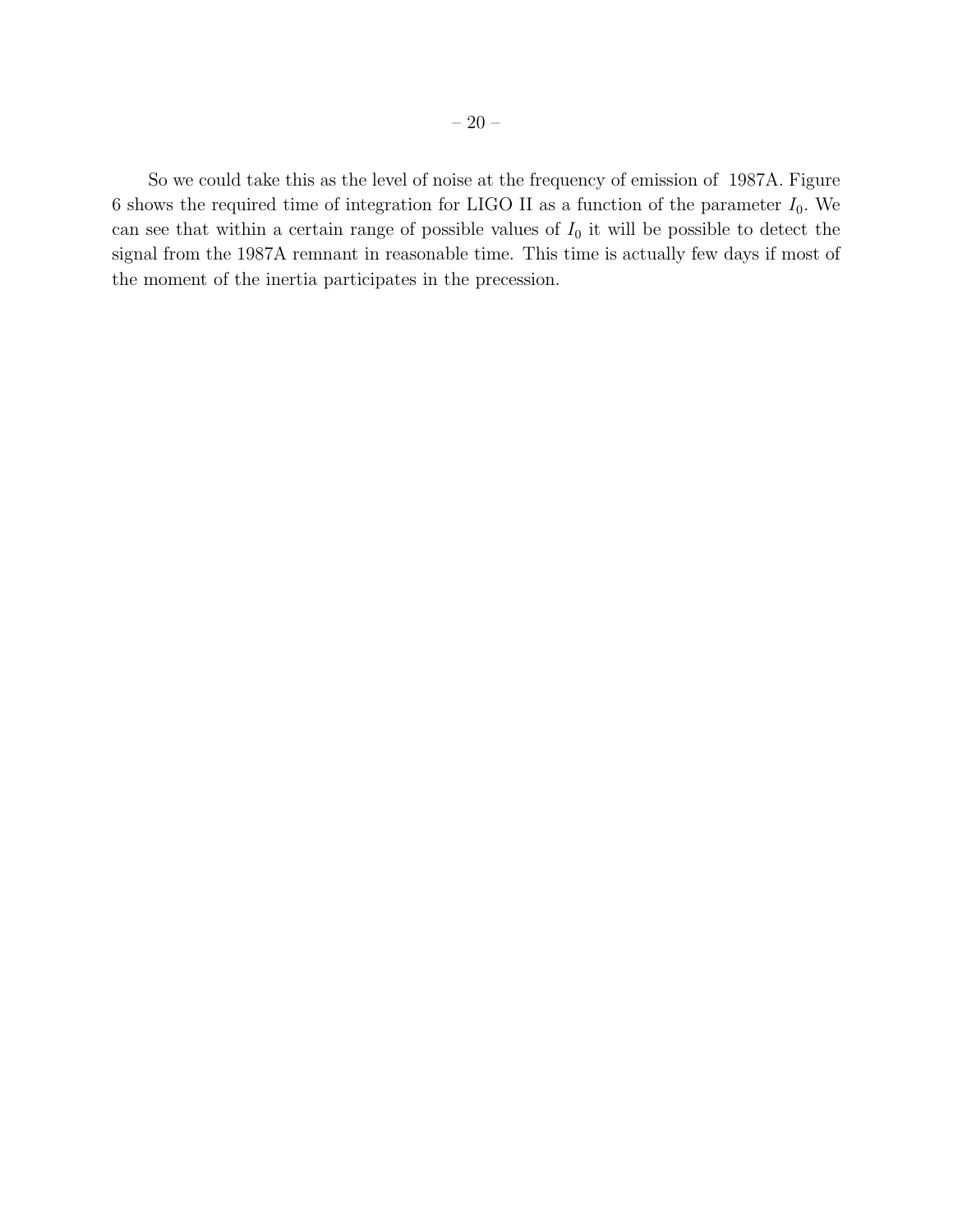

Fig. 6.— Estimated integration times for a 4 sigma detection by LIGO II for the signal at  $\omega$  (dashed) and at  $2\omega$  (solid) as a function of  $I_0$  in units of  $10^{45}$  g cm<sup>2</sup>. The curves shown above have been estimated using the minimum strain level for an optimized LIGO II,  $h_{\rm d} = 1.5 \times 10^{-24}$ . For higher noise levels, the integration times scale as  $(h_{\rm d}/1.5 \times 10^{-24})^2$ .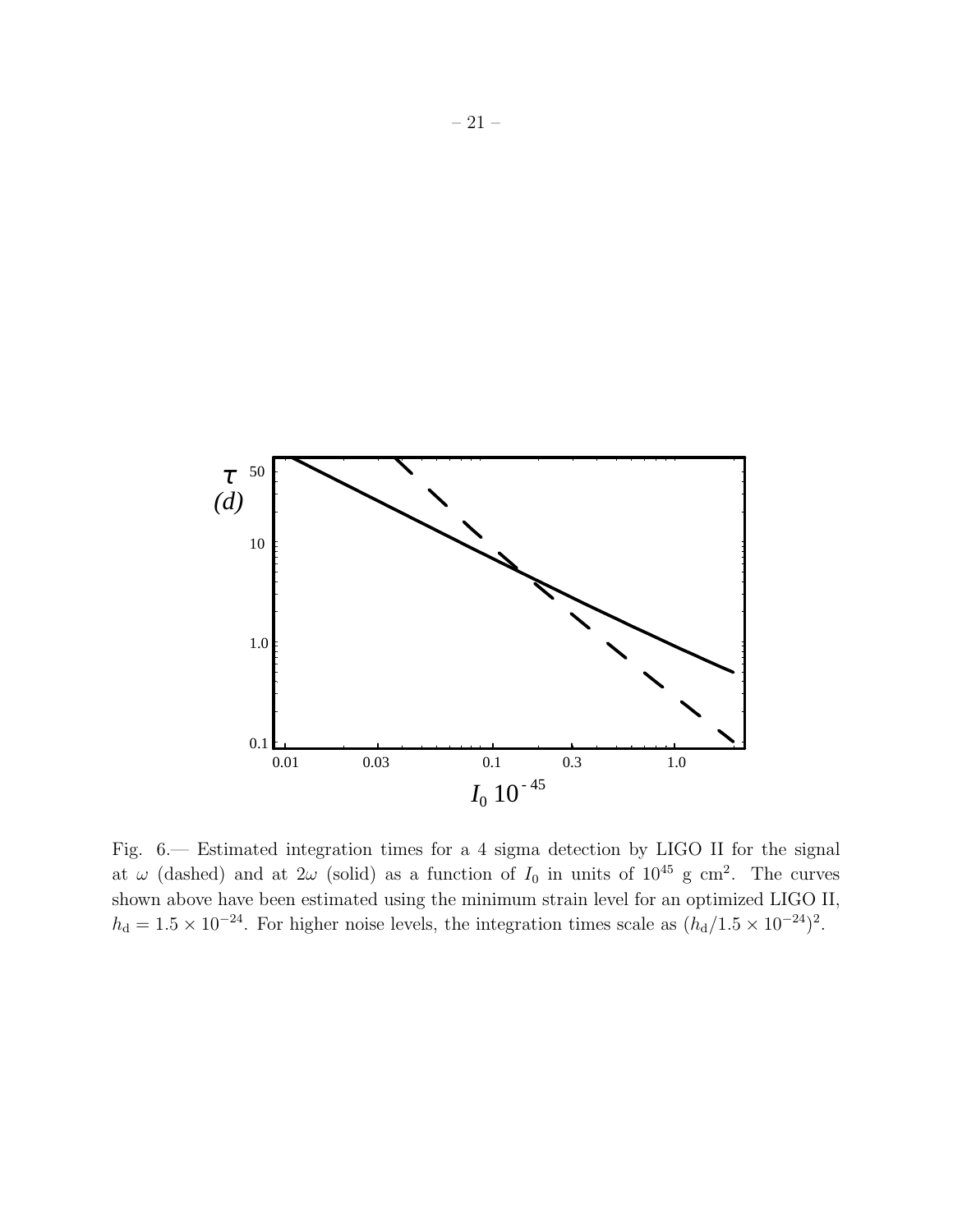### 6. Data analysis and templates

The simple estimates for integration times in the previous section assume that the signal is sinusoidal with constant frequency, which clearly is not the case if our interpretation of the properties of the observed optical signal is correct. This raises the question of how detectable would be the signal if one allows for the observed changes in the spin frequency, precession frequency and spin down rate. We show here that simple templates that describe the observed behavior can be constructed, and that the required number of such templates and the total computational effort needed to adequately keep track of the phase and to detect a signal with the presumed properties is within current computational capabilities as long as there is phase stability over a time series of length comparable or longer than the integration time. Since the required integration times are on the order of 10–30 days, and the phase stability in the Middleditch data was comparable or better than that, this requirement is likely to be satisfied.

Following standard treatments we write the time-dependent frequency as a Taylor series

$$
\omega(t) = \sum_{n=0}^{\infty} \frac{\omega_n(0)t^n}{n!},\tag{21}
$$

where  $\omega_n(0)$  indicates the *n*-th derivative at some arbitrary reference time taken to be zero without loss of generality. A given choice of the parameters  $\omega_n(0)$  constitutes a particular choice of template. Then the phase difference between two different templates is

$$
\Delta \varphi(t) = \sum_{n=0}^{\infty} \frac{\Delta \omega_n(0) t^{n+1}}{(n+1)!} = \Delta \omega(0) t + \frac{1}{2} \Delta \dot{\omega}(0) t^2 + \cdots, \qquad (22)
$$

where  $\Delta\omega_n(0)$  represents the difference between the *n*-th derivatives for a pair of templates.

During the observations a typical value for the spin-down was  $\dot{f} \sim 10^{-10} \text{ s}^{-2}$  and showing a secular decreasing trend. Since the earliest opportunity for LIGO to observe this source is  $T \sim 10$  years away, we take the uncertainty in the frequency to be on the order of  $\dot{f}T \sim 3 \times 10^{-2} \,\mathrm{s}^{-1}$  or a bandwith of  $BW = 3 \times 10^{-2} \,\mathrm{Hz}$ . This is an estimate for the total range of frequencies to be explored. The standard phase stability requirement (Jaranowski & Krolak 2000)  $\Delta \omega \tau \lesssim \pi/4$  over the integration time, yields an estimate of how closely spaced the frequency templates have to be. For  $\tau \sim 10 \,\mathrm{d} \sim 10^6 \,\mathrm{s}$ , this argument yields  $\Delta f = \Delta \omega / 2\pi \sim 10^{-7}$  Hz. Consequently the total number of frequencies to be sampled is on the order of  $BW/\Delta f \sim 3 \times 10^5 (\tau/10d)$ .

To calculate how many frequency derivative values need to be considered, we estimate that the total range of values is comparable to  $f$  itself. The phase stability requirement then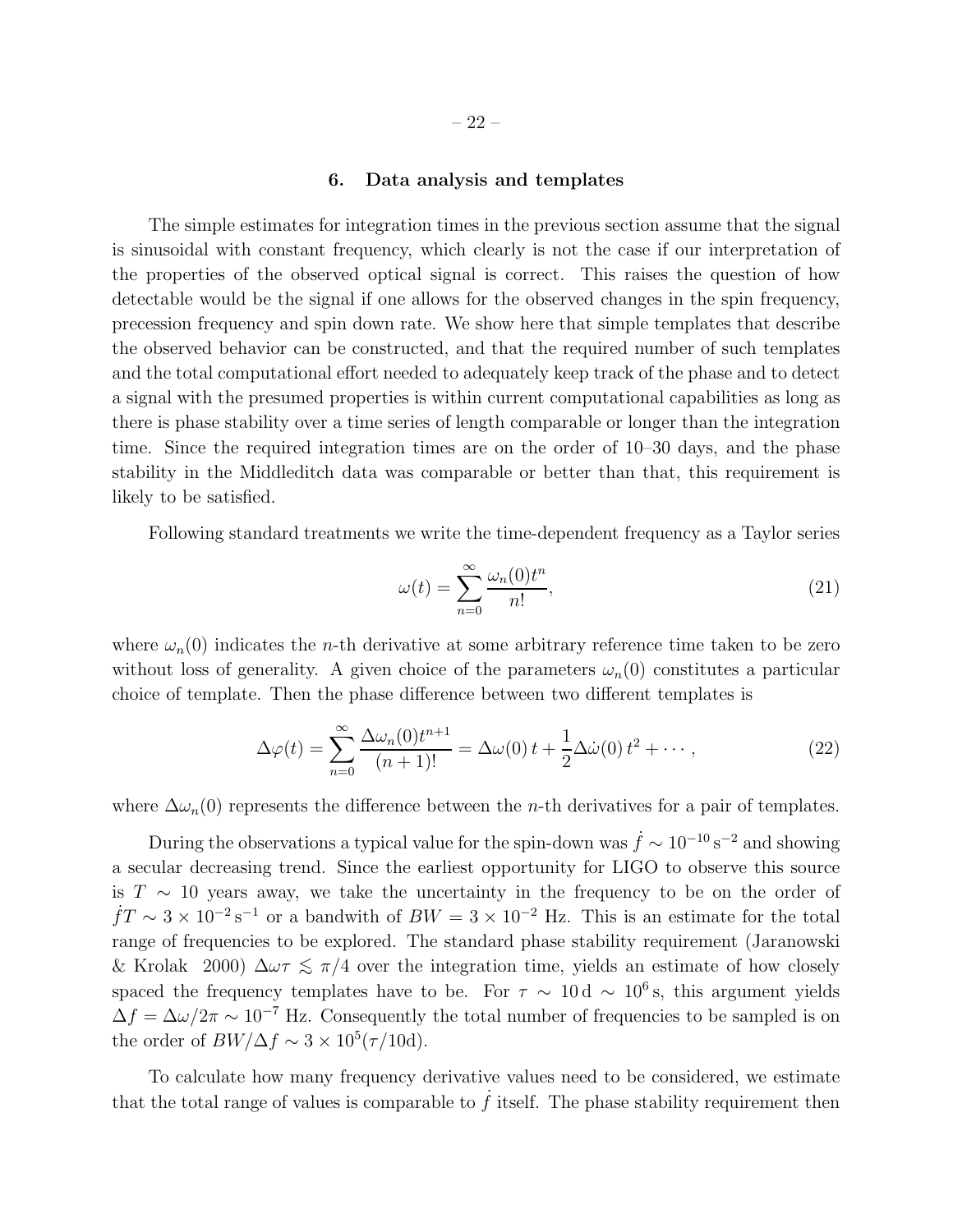yields the spacing between spin-down values:  $\Delta \dot{f} = \Delta \dot{\omega}/2\pi \lesssim \tau^{-2}/4 \sim 2.5 \times 10^{-13}$  Hz/s. And therefore the total number of values of  $\dot{f}$  to be sampled is approximately  $\dot{f}/\Delta \dot{f} \sim$  $400(\tau/10d)^2$ .

Finally, the total number of two-parameter templates  $N_f$  we require is given by the simple product of the number of frequency values times the number of frequency derivative values:  $N_f \sim 1.2 \times 10^8 (\tau/10d)^3$ . The total number of floating-point operations required to carry out the search of these templates over an integration time  $\tau$  is approximately given by the formula (Brady et al. 1998)

$$
N_{\rm fpo} = 6f N_f \tau [\log_2 (2f\tau) + 1/2], \qquad (23)
$$

where  $f$  is the maximum frequency to be searched (say 500 Hz). With the values derived above, this yields a total computational load of approximately  $1.1 \times 10^{19} (\tau/10d)^4$  floatingpoint operations, which would require 3 months of calculations for a Teraflop machine. While this load is not trivial, it can be achieved by either processing the data offline or using a machine clocking at least  $11(\tau/10d)^3$  Teraflops for online processing. However, the above estimate is an upper limit that makes little use of our prior knowledge of the expected frequency and frequency range of the signal. We need only to search over the BW of  $3 \times 10^{-2}$  Hz, whereas the standard argument above assumes we are searching for signals over the entire band from 0 to 500 Hz. The computational task can be significantly reduced by first 'demodulating' or filtering the signal to the bandwith BW estimated above and then 'decimating' or reducing the signal sampling rate to the bandwith. This technique cuts the processing rate essentially by a factor  $BW/f \sim 6 \times 10^{-5}$  to approximately  $0.7(\tau/10d)^3$ Gigaflops, well within the capabilities of current computers.

# 7. Conclusions

In this paper we discussed the implications of the observation of a precessing neutron star in the remnant of supernova 1987A for gravitational wave detection. We used the observed data on rotational velocity, spin down and precession rate to determine the value of the possible asymmetric deformation that causes the precession.

To estimate the size of deformation it is important also to determine the wobble angle between the axis perpendicular to the deformation and the rotation axis. General relativity gives us an equation of the loss of energy, trough gravity waves. Knowing the rate of spin down, the rotation frequency and the precession frequency allows us to find the wobble angle. This is possible under the assumption that the main mechanism for the loss of rotational energy is due to emission of gravitational radiation. Once we know the wobble angle, we can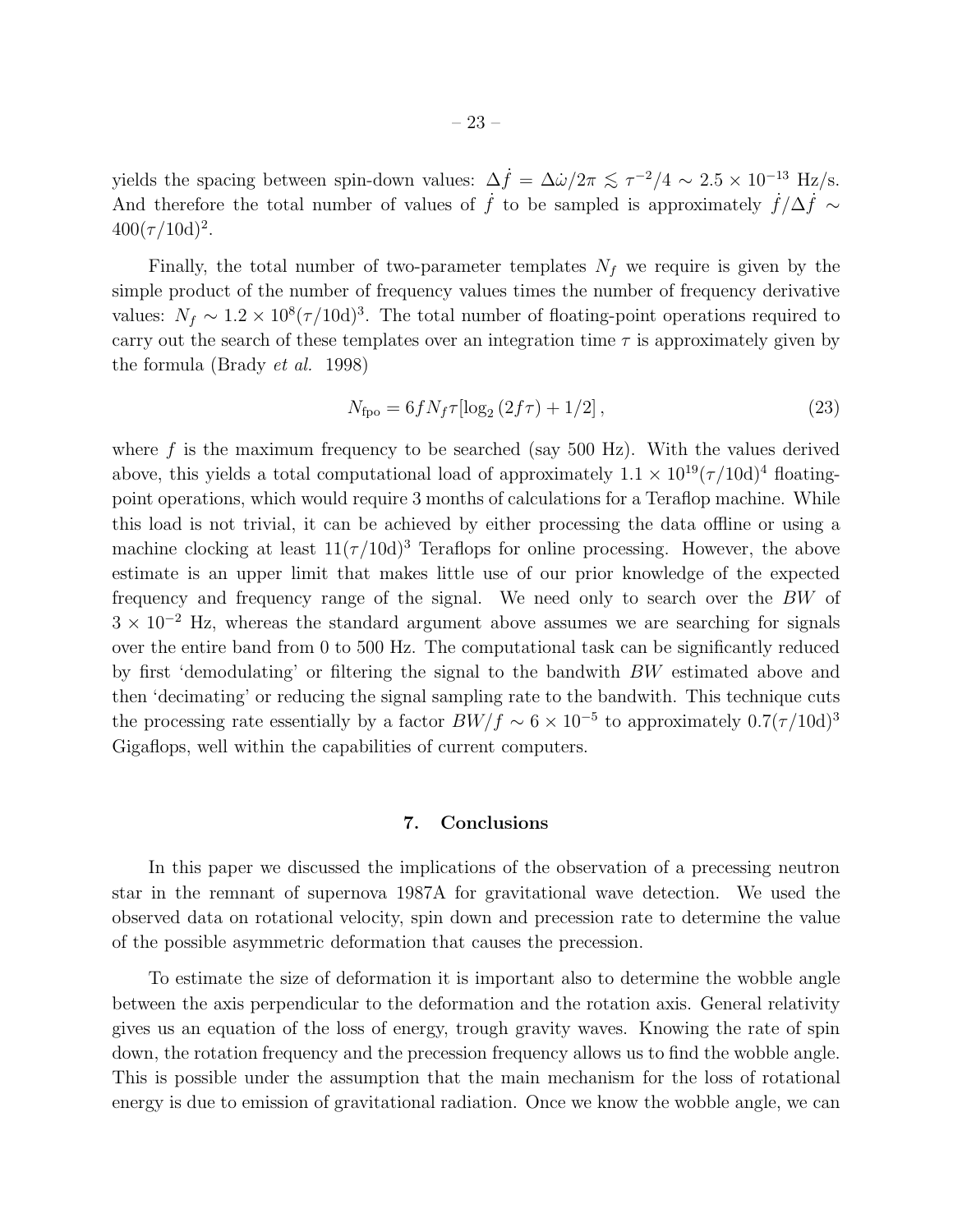calculate the strength of the radiation on earth. In fact the value of the dimensionless strain parameter h depends on the value of the wobble angle quite strongly.

Our discussion shows that even with a more a realistic model of a precessing neutron star that takes in consideration the presence of a crust, with a certain elasticity and the eventual presence of a fluid interior the precessional behavior is similar to that of the simple biaxial model. The ratio of precesion frequency and spin frequency determines the order of magnitude of the ellipticity, but a complete solution requires an estimate of the wobble angle. The preceding discussion shows that it is possible to obtain such self-conssitent models as a function of essentially one parameter: the moment of inertia  $I_0$  that is involved in the precession. Given it, the observational data allow to determine the wobble angle, the size of deformation and consequently the strength of the radiation on earth.

We saw in the previous section that to avoid crust breaking the wobble angle has to be relatively small. In fact, formally, even the smallest wobble angle among the possible range of solutions violates the maximum crustal strain. Given the uncertainties in the model and in the interpretation of the data, we conclude that even if the limits on the maximum strain  $\sigma_{\text{max}}$  are relaxed, any viable solution is likely to have a wobble angle near the small end of the range and consequently the moment of inertia must be near the high end of its range. In turn this means that a short integration time on the order of days is required to observe with confidence the gravity wave signal from SN1987A using advanced detectors as LIGO II. Unfortunately the presently generation of detectors such as the resonant bars and LIGO I would require observation times of the order of a million years to extract the signal from the noise. Thus if the precession interpretation is correct, the SN 1987A remnant would be among the best candidates for a search for a continuous source of gravitational waves. In any case, it is clear that a targeted search for gravitational waves from this source is worthwhile since both detection and absence of detection over a relatively short time will yield interesting constraints on models for precessing neutron stars.

This research was supported in part by NSF's Experimental Gravity Program grant 9970742 and by grants AST9720771 and NAG5 8497 to LSU.

### REFERENCES

Abbott, R., et al. . (2002), 'Seismic isolation for Advanced LIGO', Class. Quantum Grav. 19, 1591.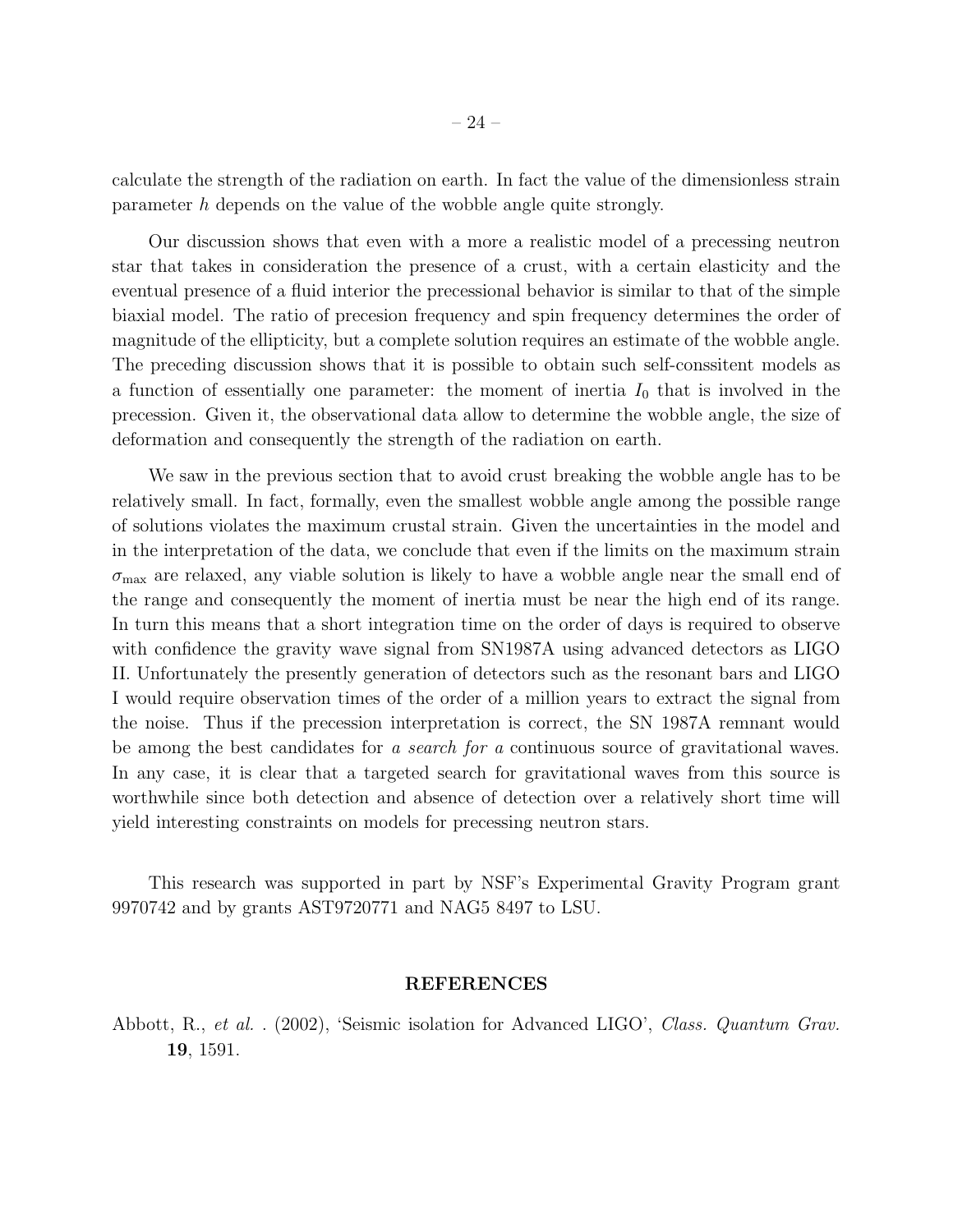- Alpar, A. & Pines, D. 1985, 'Gravitational radiation from a solid-crust neutron star', Nature 314, 334.
- Brady, P.R., Creighton, T., Cutler, C. & Schutz, B.F. (1998), Phys. Rev. D 57, 2101.
- Cutler, C. & Jones, D.I. (2000), 'Gravitational Wave damping of Neutron Star Wobble', gr-qc/0008021 (2000).
- Jaranowski, P. & Krolak, A. (2000), 'Data analysis of gravitational-wave signals from spinning neutron stars. III. Detection statistics and computational requirements', Phys. *Rev. D* 61, 62001.
- Jones, D.I. (2001), 'Gravitational waves from rotating neutron stars', gr-qc/0111007. Conf. Proc. Amaldi 4, Perth, Australia.
- Jones, D.I. & Andersson, N. (2001), 'Freely precessing neutron stars: Models and Observations', M.N.R.A.S. 324, 811 (astro-ph/0011063).
- Lamb, H. (1932), Hydrodynamics, 6th ed., Dover Publications (1945), New York.
- Link, B. & Cutler, C. (2002), 'Vortex unpinning in precessing neutron stars', M.N.R.A.S. 336, 211.
- Marion, J.B. & Thornton, S. T. (1995), Classical Mechanics of particles and systems, Saunders College, Forth Worth, Philadelphia.
- Middleditch, J.A. Kristian, W.E. Kunkel, K.M. Hill, R.D. Watson, R. Lucinio, J.N. Imamura, T. Steiman-Cameron, Y. Thomas, A. Shearer, R. Butler, M. Red , Michael; A.C. Danks, 2000, 'Rapid photometry of supernova 1987A: a 2.14 ms pulsar?' New Astronomy 5, 243
- Nagataki, S. & Sato, K. (2001), 'Implications of the Discovery of a Millisecond Pulsar in SN 1987A'. Prog. Theor. Phys. 105, 429. astro-ph/001163 v3 (2001).
- Shaham, J. (1977), Ap.J. 214, 251
- Stairs, H., Lyne, A.G. & Shemar, L. (2000), 'Evidence of free precession in a pulsar', Nature 406, p.484-466.
- Zimmerman, M. & Szedentis Jr., E. (1979), 'Gravitational waves from rotating and precessing bodies. Simple models and applications to pulsars'. Physical Review D 20, 351-355.
- Zimmerman, M. (1980), 'Gravitational waves from rotating and precessing bodies. II. General solutions and computationally useful formulas', *Physical Review D* 20, 351-355.